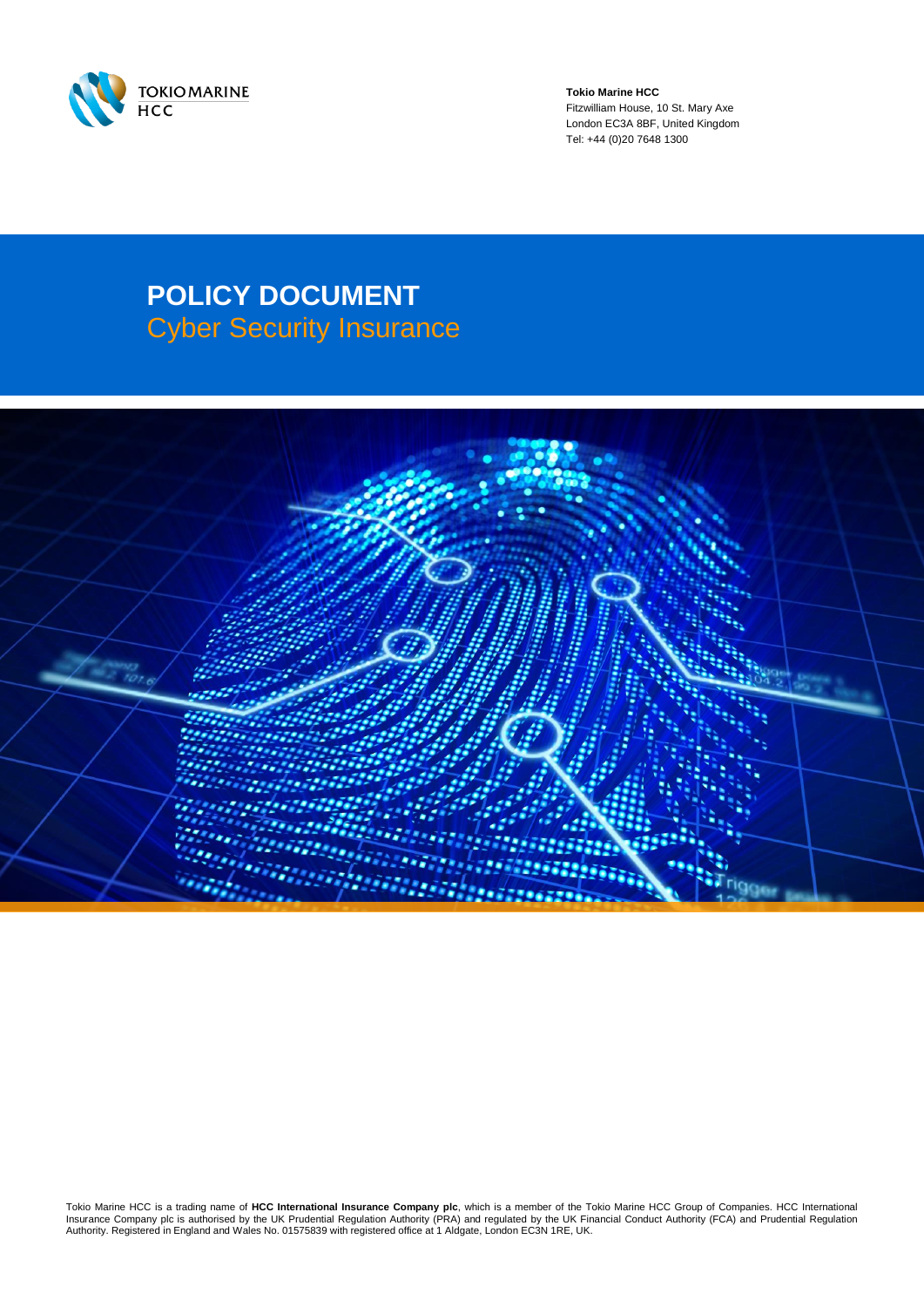### **PLEASE NOTE:**

**THE COVER PROVIDED BY THIS POLICY IS AFFORDED SOLELY WITH RESPECT TO CYBER EVENTS AND CLAIMS FIRST DISCOVERED AND REPORTED DURING THE POLICY PERIOD OR ANY APPLICABLE DISCOVERY PERIOD.**

TERMS IN **BOLD** IN THIS POLICY WORDING HAVE THE MEANING PROVIDED UNDER SECTION 4 – DEFINITIONS.

THE POLICYHOLDER IS REQUESTED TO READ THIS POLICY AND SCHEDULE CAREFULLY AND TO REVIEW THE COVERAGE WITH AN INSURANCE AGENT OR BROKER TO ENSURE THAT THE CONTENTS AND THE TERMS AND CONDITIONS OF COVER ARE FULLY UNDERSTOOD.

IF THE POLICY OR SCHEDULE IS INCORRECT PLEASE RETURN IT IMMEDIATELY FOR ALTERATION TO THE **INSURER** AT: FITZWILLIAM HOUSE, 10 ST. MARY'S AXE, LONDON, EC3A 8BF, UNITED KINGDOM.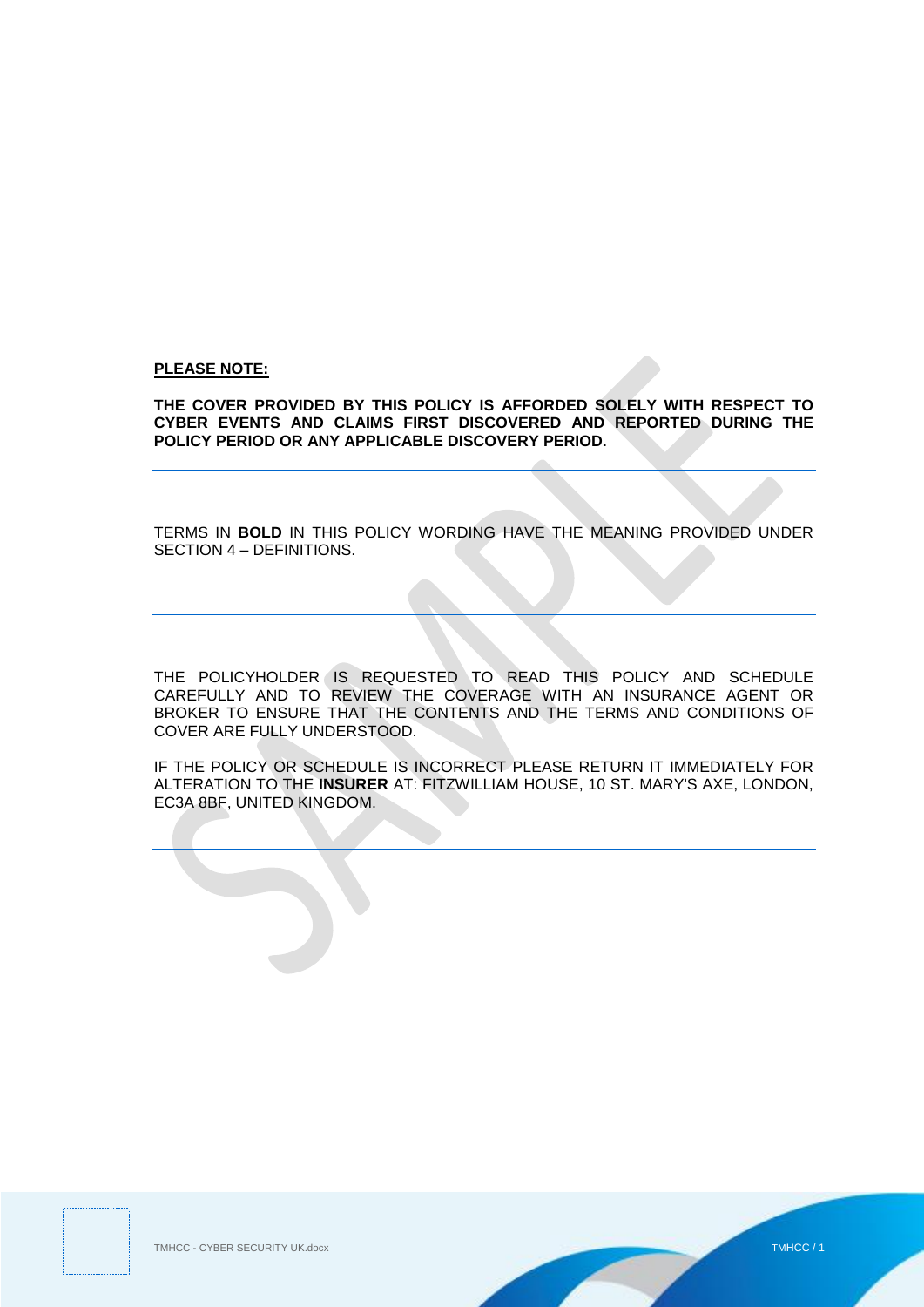# <span id="page-2-0"></span>**Schedule**

<span id="page-2-4"></span><span id="page-2-3"></span><span id="page-2-2"></span><span id="page-2-1"></span>

| ITEM 1                  | POLICY NO.                                 |                                                                                                                                                                                                                                                                                                                                                                                                                                                                                                                                                                        |                                               |
|-------------------------|--------------------------------------------|------------------------------------------------------------------------------------------------------------------------------------------------------------------------------------------------------------------------------------------------------------------------------------------------------------------------------------------------------------------------------------------------------------------------------------------------------------------------------------------------------------------------------------------------------------------------|-----------------------------------------------|
| ITEM 2                  | POLICYHOLDER /<br><b>PRINCIPAL ADDRESS</b> | Email                                                                                                                                                                                                                                                                                                                                                                                                                                                                                                                                                                  |                                               |
| <b>ITEM3</b>            | <b>POLICY PERIOD</b>                       | Inception Date:<br>(a)<br><b>Expiration Date:</b><br>(b)<br>both days inclusive at                                                                                                                                                                                                                                                                                                                                                                                                                                                                                     |                                               |
| <b>ITEM4</b>            | LIMIT OF LIABILITY/<br><b>SUB-LIMITS:</b>  | Aggregate Limit of Liability:<br>for all Cyber Events, all Losses combined; however<br>EUR.<br>Sub-limits:<br>(a) PCI Penalties:<br><b>Diverted Funds:</b><br>(b)<br>BI Loss arising from Insured's Systems Disruptions:<br>(c)<br>caused by Human Error:<br>(i)<br>(ii)<br>other causes:<br>Optional extensions: please see ITEM 11 of the Schedule.<br>(d)<br>Unless stipulated otherwise, all Sub-limits are aggregate for the whole<br>Policy Period and Discovery Period and are part of and not in addition<br>to the Aggregate Limit of Liability stated above. | <b>GBP</b><br><b>GBP</b><br><b>GBP</b><br>N/A |
| <b>ITEM<sub>5</sub></b> | <b>RETENTION:</b>                          | per Cyber Event, not applying to:<br><b>GBP</b><br><b>Emergency Response Costs</b><br><b>BI Loss</b><br>$\overline{\phantom{0}}$<br><b>Monitoring Costs</b><br>$\overline{a}$<br>Individual ID Protection (Extension 3.6)<br>Preventive Consulting Services (Extension 3.7)<br>$\blacksquare$                                                                                                                                                                                                                                                                          |                                               |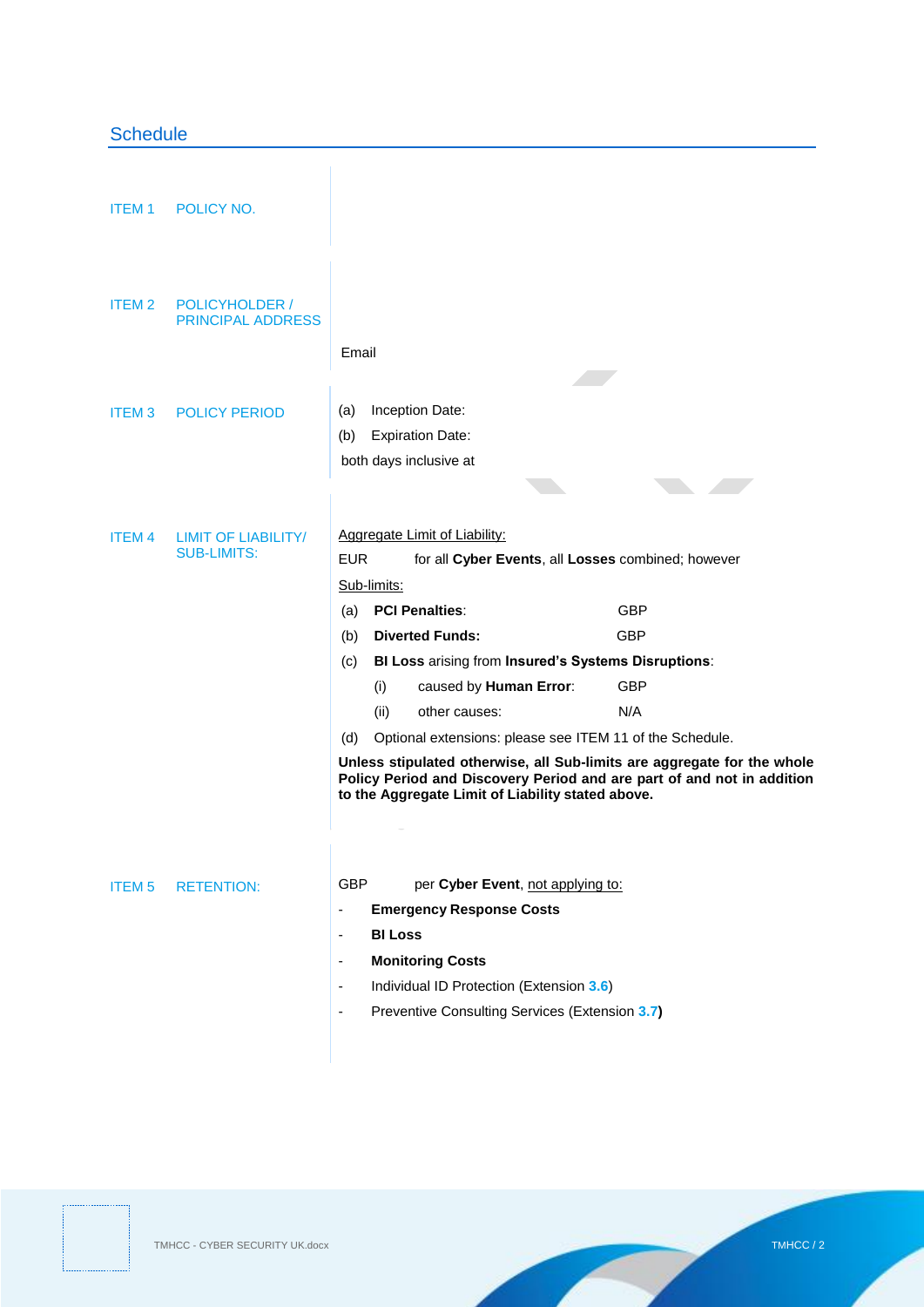<span id="page-3-5"></span><span id="page-3-4"></span><span id="page-3-3"></span><span id="page-3-2"></span><span id="page-3-1"></span><span id="page-3-0"></span>

| ITEM 6         | <b>BI LOSS INDEMNITY</b><br>PERIOD:        | Start:<br>(a)<br>(i)<br>(ii)<br>(iii)<br>(b)<br>Both times included. |                                       | Standard: 10 hours from Reporting<br>Extension 3.5: 48 hours from Reporting:<br>End: 120 days from start as defined in (a) above | Extension 3.4 (Cloud Providers only): 48 hours from Reporting                           |
|----------------|--------------------------------------------|----------------------------------------------------------------------|---------------------------------------|----------------------------------------------------------------------------------------------------------------------------------|-----------------------------------------------------------------------------------------|
| <b>ITEM7</b>   | <b>INCIDENT</b><br><b>COORDINATOR:</b>     | <b>Crawford &amp; Company</b><br>Hotline:<br>Email:                  |                                       |                                                                                                                                  |                                                                                         |
| <b>ITEM8</b>   | <b>LEGAL RESPONSE</b><br><b>TEAM:</b>      |                                                                      |                                       |                                                                                                                                  |                                                                                         |
| ITEM 9         | IT RESPONSE TEAM:                          |                                                                      |                                       |                                                                                                                                  |                                                                                         |
|                | <b>ITEM 10 PR RESPONSE</b><br><b>TEAM:</b> |                                                                      |                                       |                                                                                                                                  |                                                                                         |
|                |                                            |                                                                      |                                       |                                                                                                                                  |                                                                                         |
| <b>ITEM 11</b> | <b>OPTIONAL</b><br><b>EXTENSIONS:</b>      | Subject to Sub-limits:                                               |                                       |                                                                                                                                  |                                                                                         |
|                |                                            |                                                                      | <b>Extension</b>                      | Covered                                                                                                                          | Sub-Limit                                                                               |
|                |                                            |                                                                      | Contingent BI<br>Loss                 | Yes / No                                                                                                                         | <b>GBP</b><br>in<br>respect of Cloud<br>Providers only                                  |
|                |                                            |                                                                      | Outage BI Loss                        | Yes / No                                                                                                                         | GBP                                                                                     |
|                |                                            |                                                                      | Post-Attack<br>Revamp Advice<br>Costs | Yes / No                                                                                                                         | <b>GBP</b>                                                                              |
|                |                                            |                                                                      | <b>Network Usage</b><br>Fraud         | Yes / No                                                                                                                         | <b>GBP</b>                                                                              |
|                |                                            |                                                                      | Goodwill<br>Gestures                  | Yes / No                                                                                                                         | <b>GBP</b><br>per<br>Data Breach<br>victim, however<br><b>GBP</b><br>for all<br>victims |
|                |                                            |                                                                      | <b>PCI</b> Additional<br>Costs        | Yes / No                                                                                                                         | <b>GBP</b>                                                                              |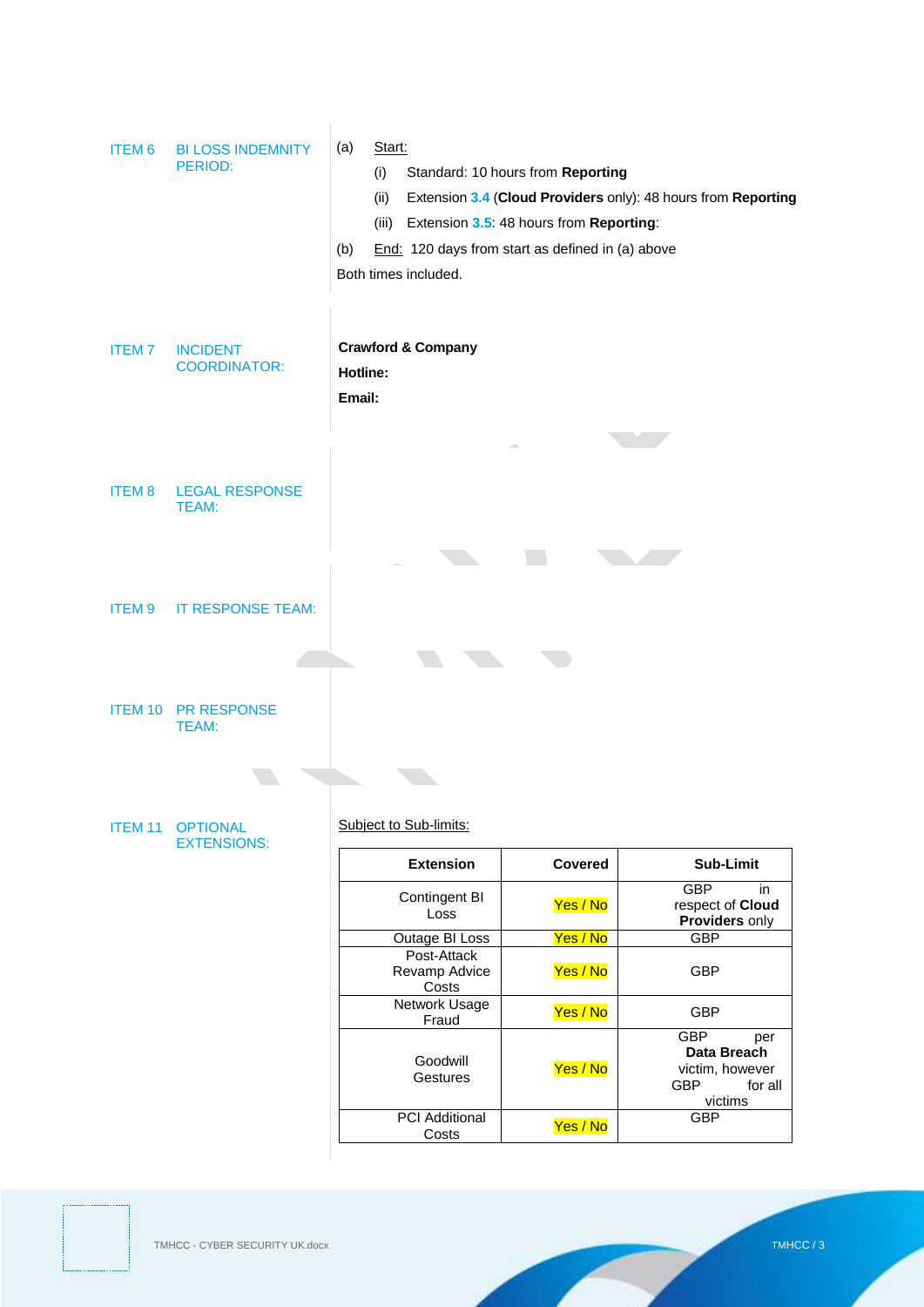With extra limits or no erosion of the Aggregate Limit of Liability:

<span id="page-4-3"></span><span id="page-4-2"></span><span id="page-4-1"></span><span id="page-4-0"></span>

|                                                                     | <b>Extension</b>                        | <b>Covered</b> | <b>Extra Limit</b>                                                      |
|---------------------------------------------------------------------|-----------------------------------------|----------------|-------------------------------------------------------------------------|
|                                                                     | Preventive<br>Consulting<br>Services    | Yes / No       | <b>GBP</b><br>in the<br>aggregate for the<br>whole Policy<br>Period     |
|                                                                     | Individual ID<br>Protection             | Yes / No       | No limit per<br>beneficiary; see<br>list of beneficiaries<br>in ITEM 12 |
|                                                                     |                                         |                |                                                                         |
| ITEM 12 INDIVIDUAL ID<br><b>PROTECTION</b><br><b>BENEFICIARIES:</b> |                                         |                |                                                                         |
|                                                                     |                                         |                |                                                                         |
| <b>ITEM 13 GEOGRAPHICAL</b><br><b>LIMITS</b>                        |                                         |                |                                                                         |
|                                                                     |                                         |                |                                                                         |
| ITEM 14 APPLICABLE LAW:                                             |                                         |                |                                                                         |
| <b>ITEM 15 EXCLUSIVE</b><br><b>JURISDICTION:</b>                    |                                         |                |                                                                         |
|                                                                     |                                         |                |                                                                         |
|                                                                     |                                         |                |                                                                         |
| ITEM 16 PREMIUM:                                                    | <b>GBP</b><br>plus applicable tax       |                |                                                                         |
|                                                                     |                                         |                |                                                                         |
| <b>ITEM 17 INSURER:</b>                                             | HCC INTERNATIONAL INSURANCE COMPANY PLC |                |                                                                         |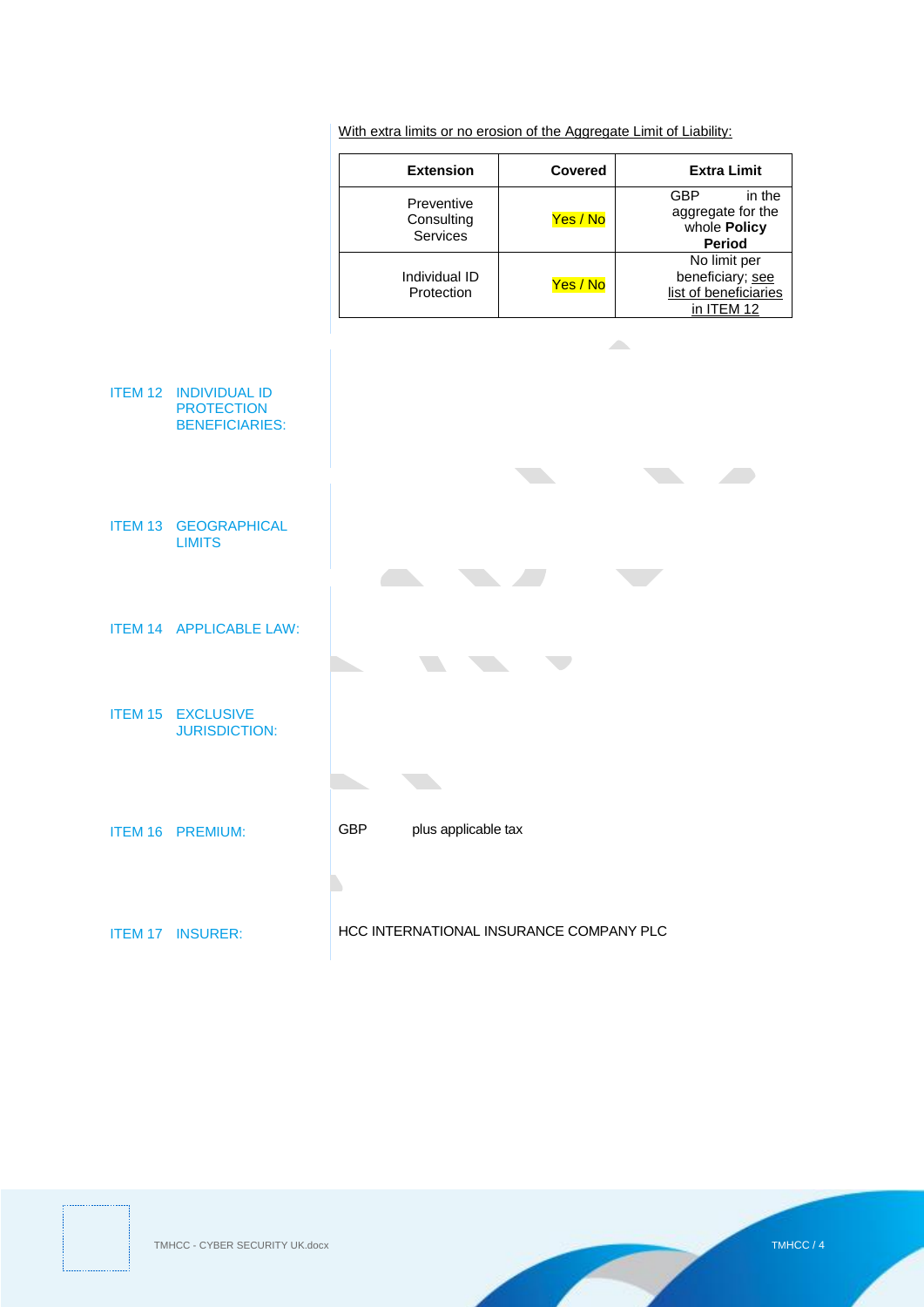## **IMPORTANT NOTICES:**

The **Policyholder** hereby confirms that it has received the following information in written form before the conclusion of this Policy:

### **Information in respect of the Insurer**

The risk is insured by HCC INTERNATIONAL INSURANCE COMPANY PLC, having its registered office at 1 Aldgate, London, EC3N 1RE, (United Kingdom), authorised by the Prudential Regulation Authority of the United Kingdom (PRA) and regulated by the PRA and the Financial Conduct Authority of the United Kingdom (FCA).

### **Data Protection**

All personal data provided to the **Insurer** in relation to this insurance will be included in a data file controlled by HCC International Insurance Company plc and processed for the sole purpose of fulfilling the insurance contract. The **Insureds** expressly agree for the data to be transferred to (i) appropriate third parties (e.g. other insurers, reinsurers, insurance or reinsurance brokers, regulatory authorities) for the purpose of co-insurance, reinsurance, portfolio assignment or management or the adoption of anti-fraud measures, as well as to (ii) other companies of the Tokio Marine group located in countries outside the European Union, with the exclusive purpose of data processing for HCC International Insurance Company plc. The **Insured** may at any time exercise its right to access, rectify, cancel or object to its data being processed, by notifying HCC International Insurance Company plc, 1 Aldgate, London, EC3N 1RE, United Kingdom, pursuant to the provisions of the Data Protection Act 1998.

The **Insured** declares that any personal data it may provide to the **Insurer** related to the **Insured**, any damaged parties or any third person, has been lawfully collected and transferred with the consent of the data subject.

### **Complaints**

Tokio Marine HCC is dedicated to providing a high-quality service to its clients. Should you not be satisfied, please contact the **Insurer** as follows:

The Head of International Compliance,

HCC INTERNATIONAL INSURANCE COMPANY PLC 1 Aldgate, London, EC3N 1RE - United Kingdom

Should the above recipient be unable to resolve any difficulty directly with you, to your satisfaction, then you may be entitled to refer the dispute to the Financial Ombudsman Service who will review the case of the **Policyholder** case and who may be contacted at:

The Financial Ombudsman Service Exchange Tower London E14 9SR United Kingdom Email: [complaint.info@financial-ombudsman.org.uk](mailto:complaint.info@financial-ombudsman.org.uk) Telephone: +44(0)300 123 9123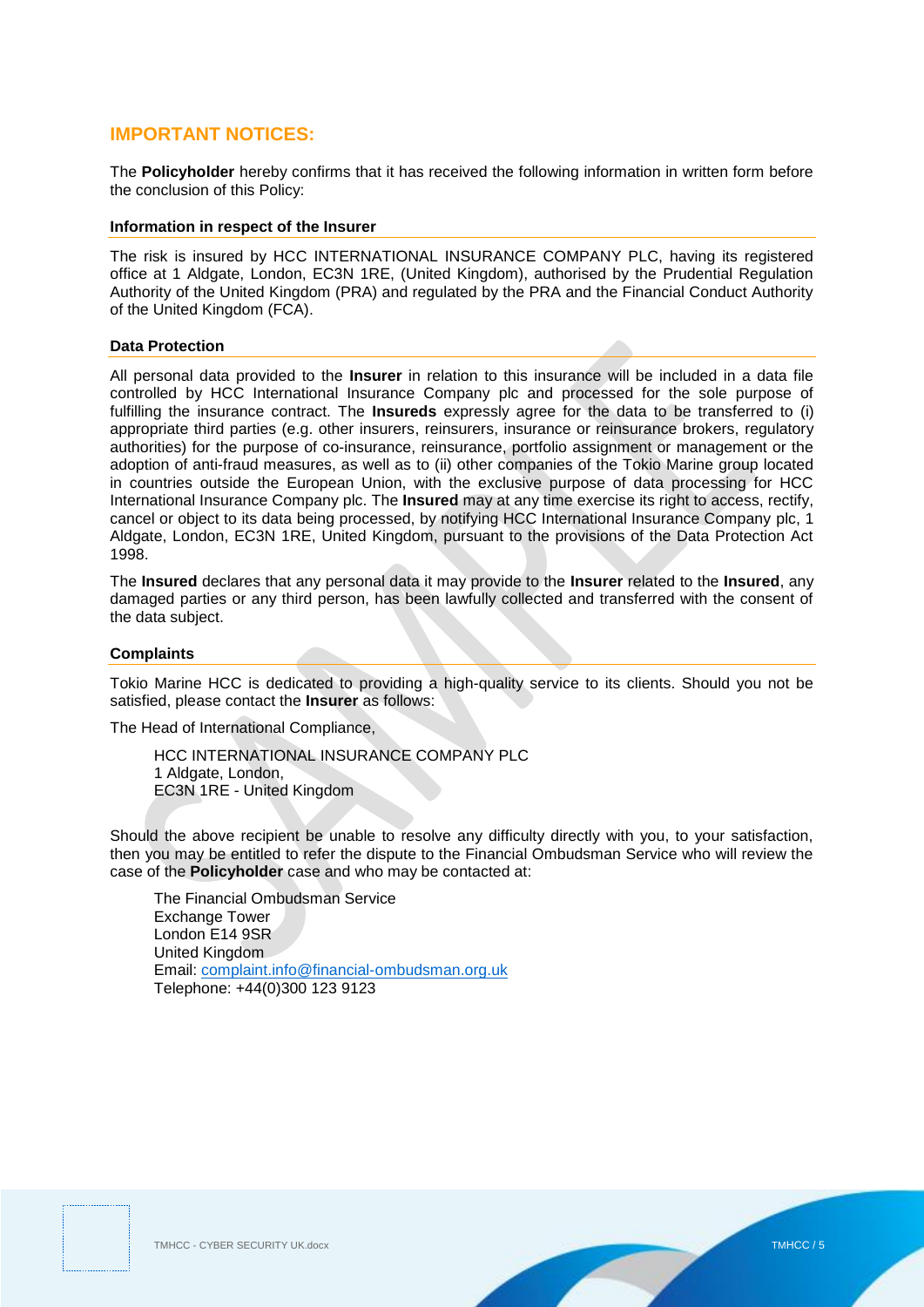# Contents

| 1. |  |
|----|--|
| 2. |  |
| 3. |  |
| 4. |  |
| 5. |  |
| 6. |  |
| 7. |  |
| 8. |  |
|    |  |
|    |  |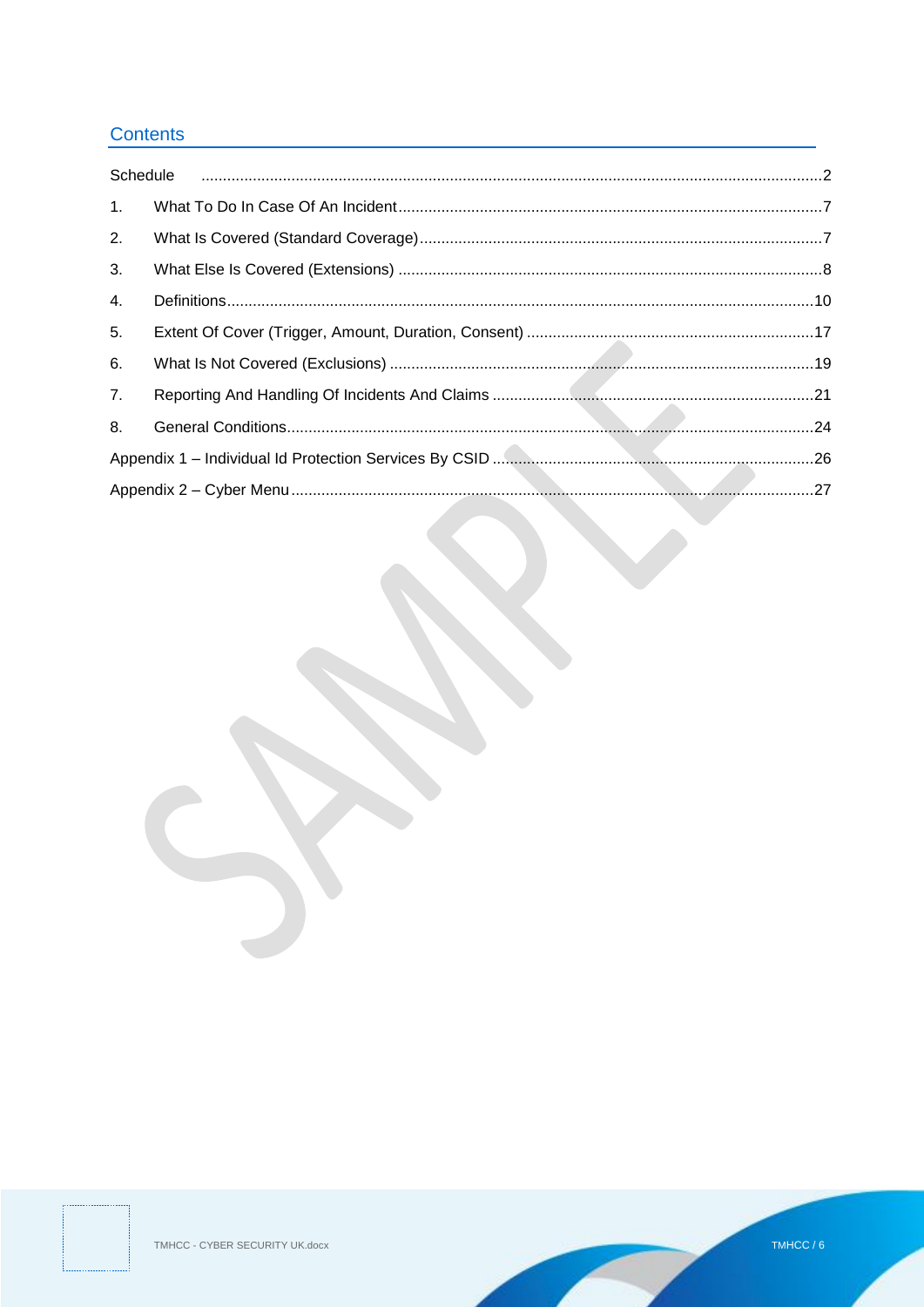# CYBER SECURITY INSURANCE

### <span id="page-7-0"></span>1. What to Do in Case of an Incident

If you are faced with or suspect a **Cyber Event**, please contact the **Incident Coordinator** immediately by calling the Hotline mentioned in [ITEM 7](#page-3-1) of the Schedule. It is essential to contact the **Incident Coordinator** as soon as practicably possible in order to reduce any potential or actual **Loss**.

Once contacted through the Hotline, the **Incident Coordinator** will recommend and coordinate any necessary immediate and further response to contain or avoid any **Cyber Event** and minimise **Loss** and will also guide you through the next steps of substantiating incidents and **Losses**.

Please find a complete description of the Reporting process and duties and the **Incident Coordinator**'s intervention in [7-](#page-21-0) Reporting and Handling of Incidents and Claims.

### <span id="page-7-1"></span>2. What is Covered (Standard Coverage)

The **Insurer** shall pay to or on behalf of the **Insured** the following **Losses** (per type of **Cyber Event**) resulting directly and exclusively from a **Cyber Event**, provided that such **Cyber Event** is first **Discovered** and **Reported** during the **Policy Period** and subject to any Sub-limit stated i[n ITEM 4](#page-2-1) of the Schedule.

| <b>CYBER EVENTS</b>                           | <b>INSURED LOSSES - First Party</b><br>directly paid or incurred by the<br><b>Insured</b>                                                                                                                          | <b>INSURED LOSSES - Liability</b><br>arising from a Claim or<br>Investigation targeting the<br><b>Insured</b>                                                               |
|-----------------------------------------------|--------------------------------------------------------------------------------------------------------------------------------------------------------------------------------------------------------------------|-----------------------------------------------------------------------------------------------------------------------------------------------------------------------------|
| Data Breach                                   | <b>Emergency Response Costs</b><br>$\bullet$<br><b>Event Management Costs</b><br>$\bullet$<br><b>Notification Costs</b><br>$\bullet$<br><b>Monitoring Costs</b><br>$\bullet$<br><b>Recovery Costs</b><br>$\bullet$ | <b>Damages</b><br>$\bullet$<br><b>Regulatory Fines and</b><br>$\bullet$<br><b>Penalties</b><br><b>Defence Costs</b><br>$\bullet$<br><b>Investigation Costs</b><br>$\bullet$ |
| <b>Cyber Attack</b>                           | <b>Emergency Response Costs</b><br>$\bullet$<br><b>Event Management Costs</b><br>$\bullet$<br><b>Diverted Funds</b><br>$\bullet$<br><b>Recovery Costs</b>                                                          | <b>Damages</b><br>$\bullet$<br><b>Defence Costs</b><br>٠<br><b>Investigation Costs</b><br>$\bullet$                                                                         |
| <b>Human Error</b>                            | <b>Emergency Response Costs</b><br>$\bullet$<br><b>Event Management Costs</b><br>$\bullet$<br><b>Recovery Costs</b><br>$\bullet$                                                                                   | <b>Damages</b><br>$\bullet$<br><b>Defence Costs</b><br>$\bullet$<br><b>Investigation Costs</b><br>$\bullet$                                                                 |
| <b>Insured's Systems</b><br><b>Disruption</b> | <b>BI Loss</b>                                                                                                                                                                                                     | N/A<br>٠                                                                                                                                                                    |
| <b>PCI Non-compliance</b>                     | <b>Emergency Response Costs</b><br>$\bullet$<br><b>Event Management Costs</b><br>$\bullet$                                                                                                                         | <b>Damages</b><br>$\bullet$<br><b>PCI Penalties</b><br>$\bullet$<br><b>Defence Costs</b><br>$\bullet$<br><b>Investigation Costs</b><br>$\bullet$                            |
| <b>Electronic Media Claim</b>                 | <b>Emergency Response Costs</b><br>$\bullet$<br><b>Event Management Costs</b><br>$\bullet$                                                                                                                         | <b>Damages</b><br>$\bullet$<br><b>Defence Costs</b><br>٠                                                                                                                    |
| E-threat                                      | <b>E-threat Response Costs</b><br>$\bullet$                                                                                                                                                                        | <b>Damages</b><br>$\bullet$<br><b>Defence Costs</b><br>$\bullet$                                                                                                            |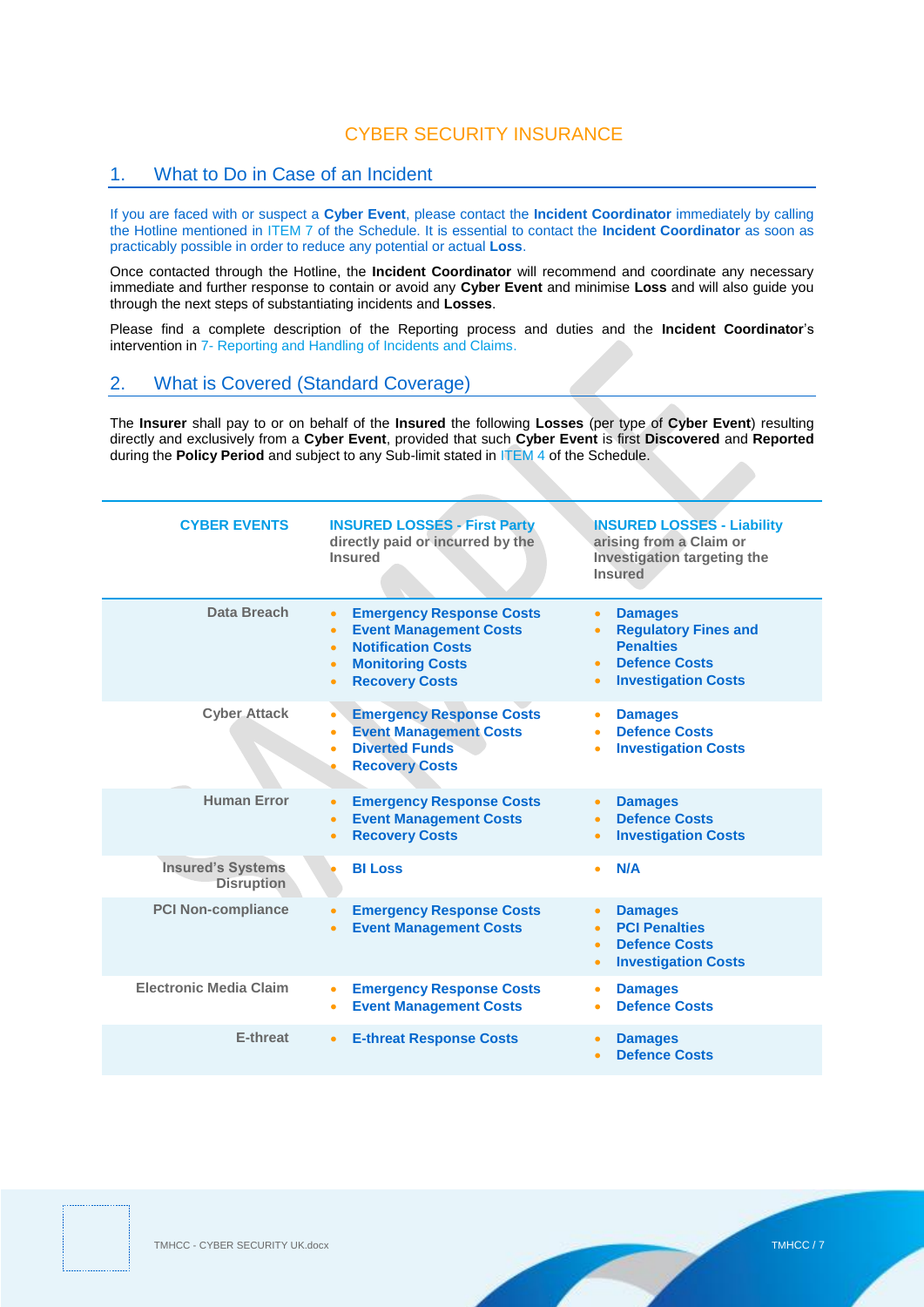# <span id="page-8-1"></span>3. What Else is Covered (Extensions)

### **Please note:**

- (i) Any **Cyber Event** added by Extension is only covered to the extent it is first **Discovered** and **Reported** during the **Policy Period** (save for the application of Extension [3.2](#page-8-2) Extended Trigger Period);
- (ii) Any **Loss** added by Extension is covered only to the extent it results directly and exclusively from the **Cyber Event** referred to or added by the same Extension;
- (iii) Some extended covers below are subject to a sub-limit. Please refer to [ITEM 4](#page-2-1) of the Schedule for Automatic Extensions and [ITEM 11](#page-3-0) of the Schedule for Optional Extensions.

### Automatic Extensions

Cover hereunder is automatically extended as follows:

### <span id="page-8-3"></span>3.1 NEW SUBSIDIARIES

Any **Subsidiary** first created or acquired by the **Policyholder** during the **Policy Period** shall be included automatically as an **Insured Entity** from the effective date of its acquisition or creation provided that:

- (a) the number of Personal Identifiable Information (PII), Protected Health Information (PHI) and debit or credit card information records controlled or processed by such **Subsidiary** does not exceed 25% of the number of PII, PHI and credit or debit card information records controlled and processed by the **Policyholder**, whether as a whole or per type of information record, and
- (b) it does not derive more than 25% of its overall revenue from operations and activities in the United States of America, its territories and possessions, and
- (c) its business activities are included within the business activities of one or more **Insured Entities** existing at the date of its acquisition or creation.

Any other newly acquired or created **Subsidiary** shall only be included as an **Insured Entity** if specifically endorsed hereto in writing and any additional premium and/or amendment of cover terms requested by the **Insurer** has been agreed within ninety (90) days from the effective date of its creation or acquisition.

### <span id="page-8-2"></span>3.2 EXTENDED TRIGGER PERIOD

If any cover under this Policy is neither renewed nor replaced upon expiry, and to the extent it has not been cancelled for non-payment of premium, the time limit for **Discovery** and **Reporting** is extended up to ninety (90) days from the Expiry Date of the **Policy Period** (Extended Trigger Period), but solely in respect of **Cyber Events** actually occurring, or alleged or suggested in a **Claim** or **Investigation**, during the **Policy Period**.

An Extended Trigger Period shall not be afforded in case of a **Change in Control**, except if the latter occurs less than ninety (90) days before the Expiry Date of the **Policy Period**. The Extended Trigger Period shall then start from the effective date of the **Change in Control** and cover shall apply solely in respect of **Cyber Events** which actually or allegedly occurred before such date.

For the purposes of this Extension only, the **Reporting** timeframe under [7.1A](#page-21-1)[\(ii\)](#page-22-0) is extended up to the expiry of the Extended Trigger Period, with a thirty (30) days' extra notice period where it has not been practically possible to Report within the Extended Trigger Period

### 3.3 MITIGATION COSTS

**Loss** is extended to include any **Mitigation Costs** arising from **Circumstances** first **Discovered** during the **Policy Period**.

### Optional Extensions

**Cover under the following Extensions is afforded solely to the extent marked as Covered in [ITEM 11](#page-3-0) of the Schedule.**

### <span id="page-8-0"></span>3.4 CONTINGENT BI LOSS

(a) **Cyber Events** are extended to include **Outsourced Systems Disruptions**, and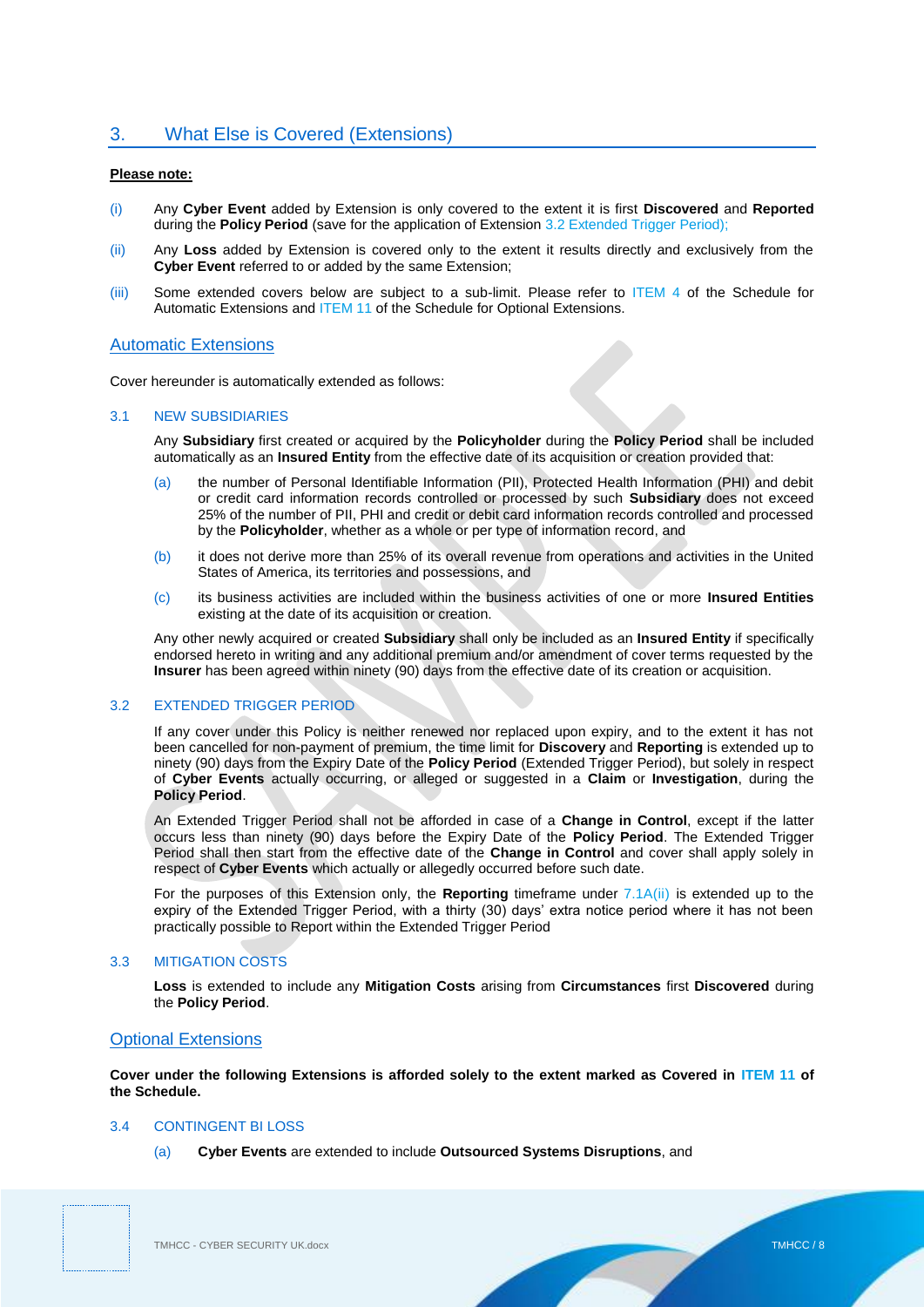(b) **Loss** is extended to include **BI Loss** arising directly and exclusively from an **Outsourced Systems Disruption**.

**BI Loss** resulting from an **Outsourced Systems Disruption** caused or contributed to by any negligent act, error or omission of a **Cloud Provider** or any employee or service provider of such **Cloud Provider** is subject to the sub-limit stated in ITEM 11 of the Schedule, except to the extent of any **Data Breach** resulting from such **Outsourced Systems Disruption**.

#### <span id="page-9-2"></span>3.5 OUTAGE BI LOSS

- (a) **Insured's Systems Disruption** is extended to include the unavoidable interruption, unavailability or disruption, in whole or in part, of the **Insured's Systems** as the sole and direct result of the outage of any power supply device or system owned and operated only by the **Insured Entity**, and
- (b) **Loss** is extended to include **BI Loss** arising directly and exclusively from an **Insured's Systems Disruption** as defined in (a) above.

#### <span id="page-9-0"></span>3.6 INDIVIDUAL ID PROTECTION

All **Responsible Persons** listed in [ITEM 12](#page-4-0) of the Schedule will benefit from the Individual ID Protection Services described in **Appendix 1** during the whole **Policy Period**.

#### <span id="page-9-1"></span>3.7 PREVENTIVE CONSULTING SERVICES

At the **Policyholder**'s election, any **Insured** may benefit from a selection of services from the Cyber Menu included in **Appendix 2** for the purpose of assessing the **Insured**'s exposure and possible ways to enhance resilience to **Cyber Events**.

The costs of such services are covered up to the amount stated in [ITEM 11](#page-3-0) of the Schedule, which is separate from and in addition to the Aggregate Limit of Liability stated in [ITEM 4](#page-2-1) of the Schedule (see [5.2](#page-18-0)[.C](#page-18-1) Extra Limit for Preventive Consulting Services). The **Insured** shall however be free to extend services beyond what the Extra Limit allows at its own costs.

#### 3.8 POST-ATTACK REVAMP ADVICE COSTS

**Loss** is extended to include any **Revamp Advice Costs** arising from a covered **Cyber Attack**.

#### 3.9 NETWORK USAGE FRAUD

The **Insurer** shall indemnify the **Insured Entity** for any portion of extra charges that any information technology, internet or telephony provider of the **Insured Entity** has refused to write off at the **Insured Entity**'s verifiable request, and sustained as a direct result of the unauthorised use of:

#### (a) the **Insured's Systems**, or

(b) any telephone systems operated and administered by the **Insured Entity** for its business.

For the purposes of this Extension, such extra charges shall be considered **Loss** hereunder.

#### 3.10 GOODWILL GESTURES

The **Insurer** shall indemnify the **Insured Entity** for any **Goodwill Gestures**, which shall be considered **Loss** hereunder for the purposes of this Extension.

#### 3.11 PCI NON-COMPLIANCE ADDITIONAL COSTS

**Loss** is extended to include the following costs, expenses and losses sustained by the **Insured Entity** resulting directly and exclusively from a **PCI Non-compliance**:

- (a) the cost of any investigation or audit carried out by or on behalf of credit or debit card scheme members or card issuers that the **Insured Entity** is legally liable to pay;
- (b) the reasonable and necessary IT and legal expenses paid by the **Insured Entity** to co-operate with such an investigation or audit, excluding the remuneration of any employee of the **Insured Entity**, the cost of their time and any other costs or overheads of the **Insured Entity**; and

any costs, expenses, liabilities or losses incurred by a card scheme member for the management of the **PCI Non-compliance** that the **Insured Entity** is legally liable to reimburse to such card scheme member under a merchant services agreement.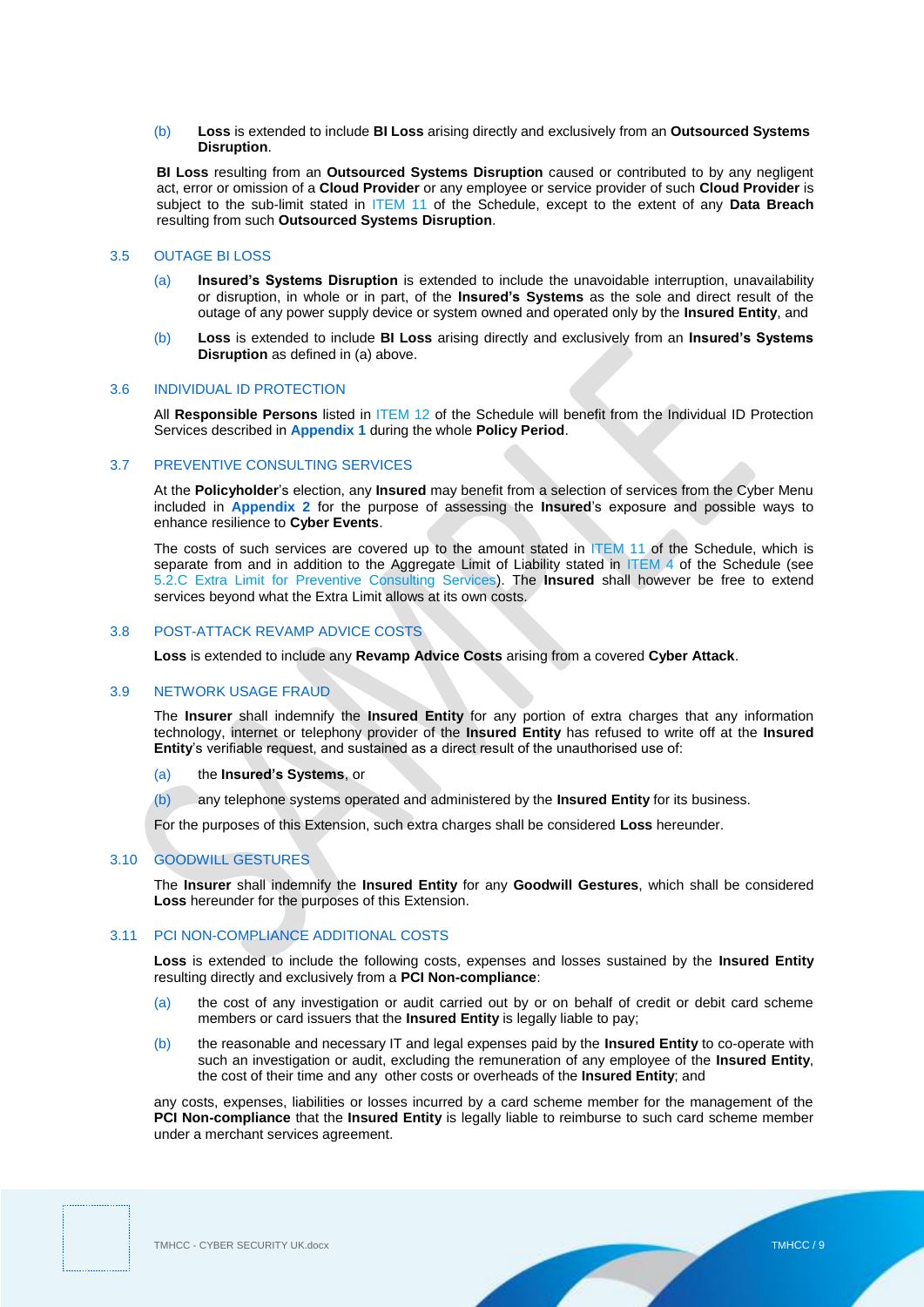# <span id="page-10-0"></span>4. Definitions

Terms in **bold print** as used in this Policy shall have the following meaning:

| 4.1 | <b>BI Loss</b>           |         | Losses suffered and costs incurred by the <b>Insured Entity</b> during the<br>indemnity period stated in ITEM 6 of the Schedule directly and exclusively<br>as a result of an Insured's Systems Disruption or an Outsourced<br>Systems Disruption (if covered); such losses and costs to be calculated<br>and substantiated in accordance with 7.3 BI Loss Valuation.                                                                                            |
|-----|--------------------------|---------|------------------------------------------------------------------------------------------------------------------------------------------------------------------------------------------------------------------------------------------------------------------------------------------------------------------------------------------------------------------------------------------------------------------------------------------------------------------|
|     |                          |         |                                                                                                                                                                                                                                                                                                                                                                                                                                                                  |
| 4.2 | <b>Change in Control</b> |         | Any of the following in respect of the Policyholder:                                                                                                                                                                                                                                                                                                                                                                                                             |
|     |                          | (a)     | the merger with or consolidation into any other entity; or                                                                                                                                                                                                                                                                                                                                                                                                       |
|     |                          | (b)     | any person or company other than an Insured Entity acting alone or<br>in concert:                                                                                                                                                                                                                                                                                                                                                                                |
|     |                          |         | (i)<br>acquiring ownership or control or assuming control pursuant to<br>a written agreement with other shareholders of more than 50%<br>of the voting rights in the Policyholder and/or more than 50%<br>of the outstanding shares representing the present right to<br>vote for the election of the board of directors of the<br>Policyholder and/or assuming the right to appoint or remove<br>the majority of the board of directors of the Policyholder; or |
|     |                          |         | (ii)<br>acquiring ownership of all or the majority of the assets of the<br>Policyholder; or                                                                                                                                                                                                                                                                                                                                                                      |
|     |                          | (c)     | the appointment of a receiver, administrator, or liquidator, or the<br>equivalent in any jurisdiction.                                                                                                                                                                                                                                                                                                                                                           |
|     |                          |         |                                                                                                                                                                                                                                                                                                                                                                                                                                                                  |
| 4.3 | <b>Circumstance</b>      |         | Any fact, matter or circumstance which would cause a reasonable person<br>to believe that a Cyber Event may have occurred or will occur.<br>Circumstances shall not include any Cyber Event which has been<br>Discovered. All Circumstances resulting from one same originating<br>cause will be deemed to be one single Circumstance and to have first<br>been Discovered at the time of the earliest Discovery.                                                |
|     |                          |         |                                                                                                                                                                                                                                                                                                                                                                                                                                                                  |
| 4.4 | <b>Claim</b>             | (a)     | Any written request or demand made to the Insured by or on behalf<br>of a Third Party seeking monetary or non-monetary relief;                                                                                                                                                                                                                                                                                                                                   |
|     |                          | (b)     | Any criminal proceedings against the <b>Insured</b> , or                                                                                                                                                                                                                                                                                                                                                                                                         |
|     |                          | (c)     | Any regulatory proceedings commenced against the <b>Insured</b> by a<br>competent regulatory body with specific authority in respect of data<br>protection laws and regulations,                                                                                                                                                                                                                                                                                 |
|     |                          |         | arising directly and exclusively of a Cyber Event for which the Insured is<br>alleged to be responsible.                                                                                                                                                                                                                                                                                                                                                         |
|     |                          |         |                                                                                                                                                                                                                                                                                                                                                                                                                                                                  |
| 4.5 | <b>Cloud Provider</b>    | writing | A Service Provider providing hosted computer application services to the<br>Insured Entity or processing, maintaining, hosting or storing the Insured<br>Entity's electronic data and disclosed to and agreed by the Insurer in                                                                                                                                                                                                                                  |
|     |                          |         |                                                                                                                                                                                                                                                                                                                                                                                                                                                                  |
| 4.6 | <b>Cyber Attack</b>      |         | The fraudulent, malicious or dishonest:                                                                                                                                                                                                                                                                                                                                                                                                                          |
|     |                          | (a)     | causing or use of a Security Breach, or                                                                                                                                                                                                                                                                                                                                                                                                                          |
|     |                          | (b)     | disruption or overload of the Insured's Systems                                                                                                                                                                                                                                                                                                                                                                                                                  |
|     |                          |         | by a Third Party for any purpose.                                                                                                                                                                                                                                                                                                                                                                                                                                |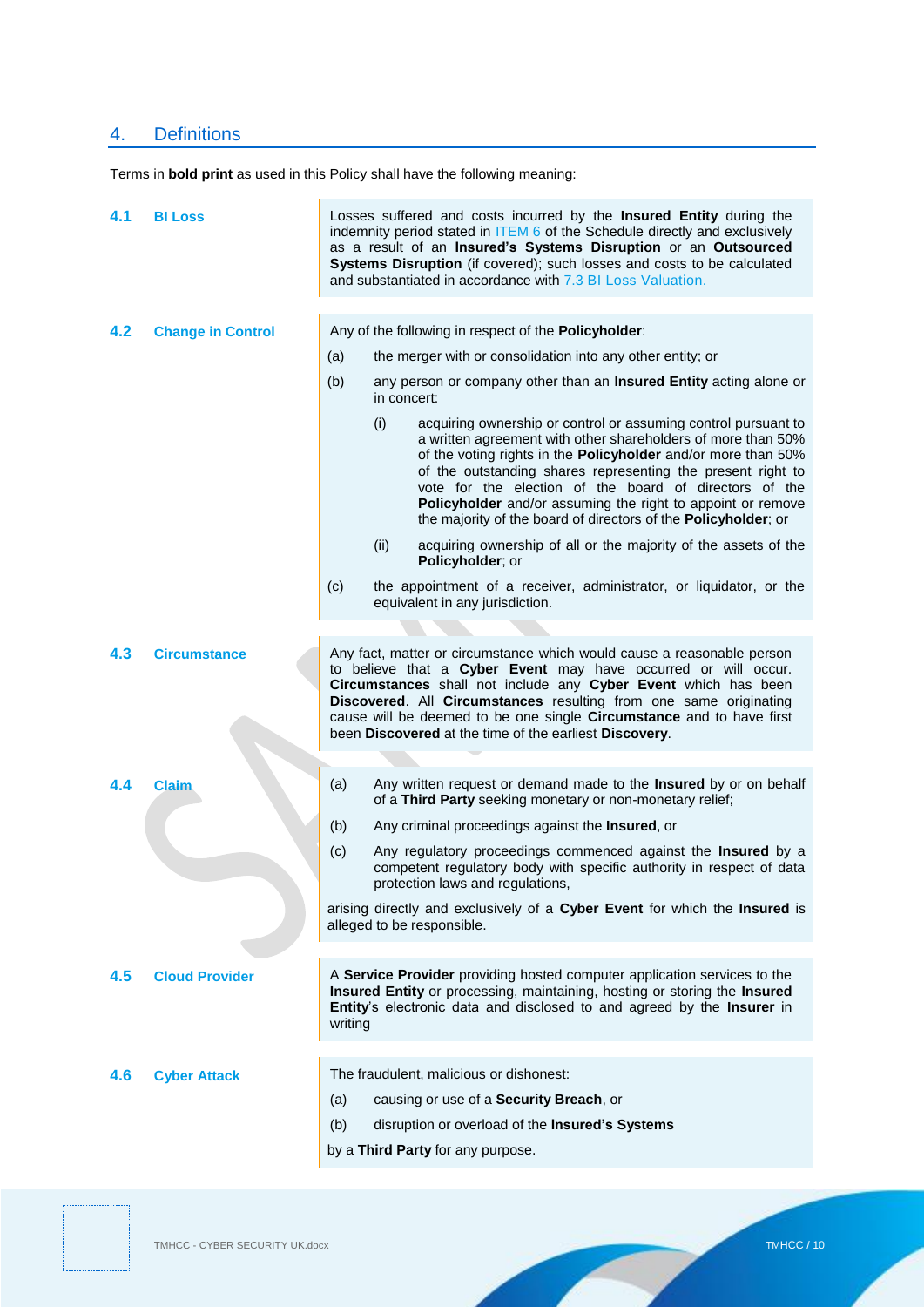|      |                               | Cyber Attack shall not include any Human Error.                                                                                                                                                                                                                                                                                                                           |
|------|-------------------------------|---------------------------------------------------------------------------------------------------------------------------------------------------------------------------------------------------------------------------------------------------------------------------------------------------------------------------------------------------------------------------|
|      |                               |                                                                                                                                                                                                                                                                                                                                                                           |
| 4.7  | <b>Cyber Event</b>            | Any of the events listed under $2$ – What Is Covered, whether actual or<br>(a)<br>alleged or suggested in a Claim or Investigation, and                                                                                                                                                                                                                                   |
|      |                               | Any event added as Cyber Event under 3 - Extensions.<br>(b)                                                                                                                                                                                                                                                                                                               |
|      |                               | All Cyber Events resulting from one same originating cause will be deemed<br>to be one single Cyber Event and to have first been Discovered at the time<br>of the earliest Discovery.                                                                                                                                                                                     |
| 4.8  | <b>Damages</b>                | The amount of final: judgments, arbitral awards or settlement agreements (to<br>the extent entered into with the Insurer's prior written consent), that the<br>Insured is legally obliged to pay as a result of a Claim.                                                                                                                                                  |
|      |                               | Damages shall not include:                                                                                                                                                                                                                                                                                                                                                |
|      |                               | (i)<br>any fines or penalties,                                                                                                                                                                                                                                                                                                                                            |
|      |                               | (ii)<br>any taxes,                                                                                                                                                                                                                                                                                                                                                        |
|      |                               | (iii)<br>any non-compensatory damages,                                                                                                                                                                                                                                                                                                                                    |
|      |                               | (iv)<br>the loss, offset or return of any remuneration or profit of the Insured<br>or the cost of re-performing any services of the Insured,                                                                                                                                                                                                                              |
|      |                               | (v)<br>the costs of carrying out any non-monetary relief, or                                                                                                                                                                                                                                                                                                              |
|      |                               | any sums payable by reason of the payment by the <b>Insured</b> of any amounts<br>in breach of relevant terrorism laws.                                                                                                                                                                                                                                                   |
|      |                               |                                                                                                                                                                                                                                                                                                                                                                           |
| 4.9  | <b>Data Breach</b>            | Any of the following if actually or allegedly committed or permitted by an<br>Insured Entity or any other entity holding or processing Protected Data on<br>behalf of the Insured Entity:                                                                                                                                                                                 |
|      |                               | The inadvertent loss, destruction or alteration of, or<br>(a)                                                                                                                                                                                                                                                                                                             |
|      |                               | (b)<br>The unauthorised disclosure or dissemination of or access to,                                                                                                                                                                                                                                                                                                      |
|      |                               | Protected Data lawfully collected and held by or on behalf on the Insured<br>Entity, including due to the negligent (but not reckless or deliberate) loss of<br>documents, hardware or any other media containing access or security<br>information.                                                                                                                      |
|      |                               |                                                                                                                                                                                                                                                                                                                                                                           |
| 4.1V | <b>Defence Costs</b>          | The reasonable and necessary professional costs incurred by the Insured<br>with the Insurer's prior written consent (which shall not be unreasonably<br>withheld or delayed) to defend, investigate and settle any Claim, including<br>the reasonable premiums (but not the collateral) for any appeal bond,<br>attachment bond or similar bond for any civil proceeding. |
|      |                               | Defence Costs shall not include any overheads costs or the salary of any<br>employee, director or officer of the Insured or any person or entity for whose<br>acts the Insured is alleged to be legally liable.                                                                                                                                                           |
| 4.11 | <b>Discovery / Discovered</b> | The time when a Responsible Person, not implicated in any deliberate<br>Cyber Event, first becomes aware of:                                                                                                                                                                                                                                                              |
|      |                               | a Cyber Event,<br>(i)                                                                                                                                                                                                                                                                                                                                                     |
|      |                               | a Claim or Investigation alleging or anticipating a Cyber Event,<br>(ii)                                                                                                                                                                                                                                                                                                  |
|      |                               | whichever awareness occurs first, or                                                                                                                                                                                                                                                                                                                                      |
|      |                               | (iii)<br>a Circumstance,                                                                                                                                                                                                                                                                                                                                                  |
|      |                               | regardless of whether the knowledge of such Responsible Person is<br>sufficient at such time to prove that such Cyber Event or Circumstance is                                                                                                                                                                                                                            |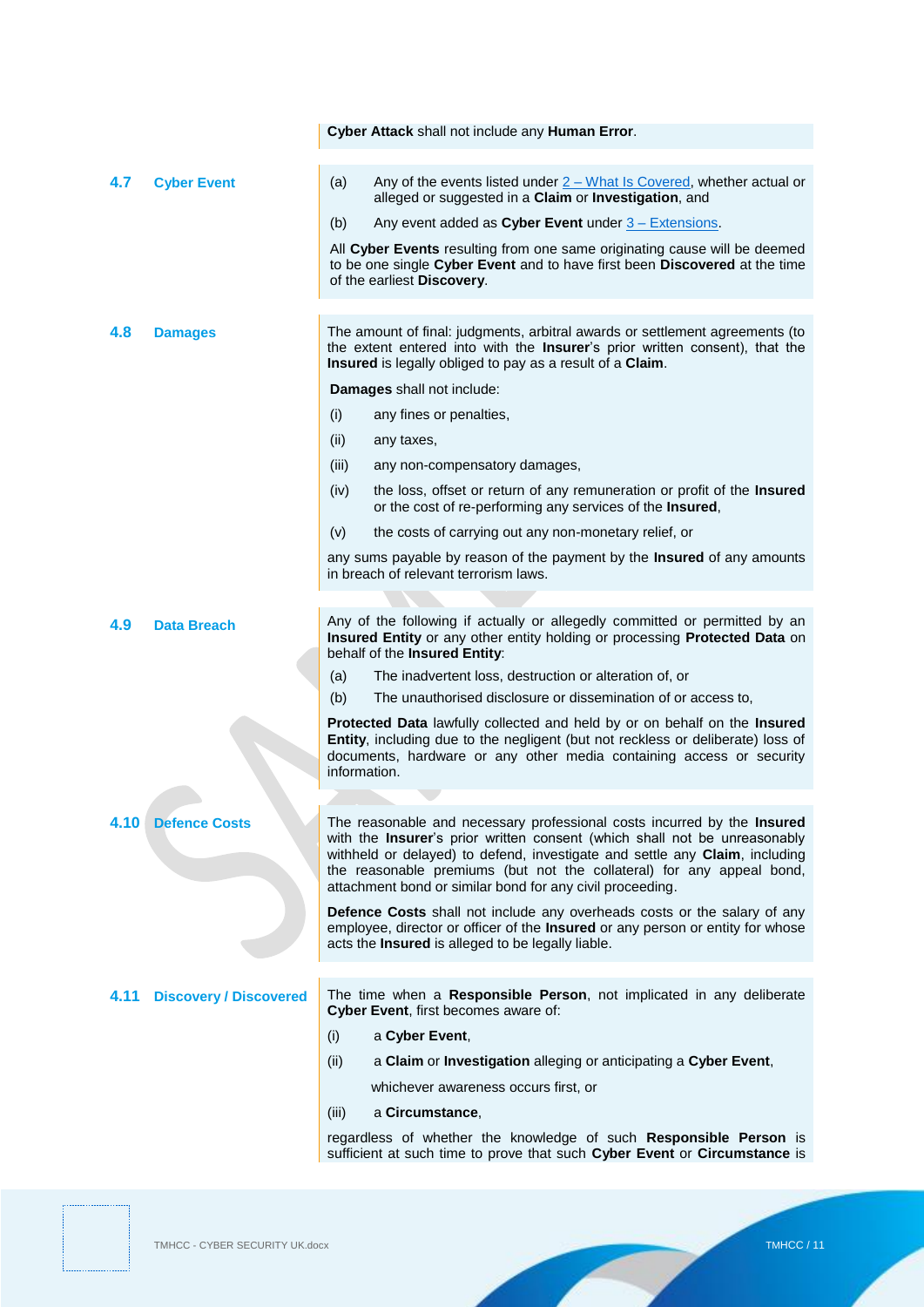|                     |                                         | covered under this Policy and to which extent.                                                                                                                                                                                                                                                     |
|---------------------|-----------------------------------------|----------------------------------------------------------------------------------------------------------------------------------------------------------------------------------------------------------------------------------------------------------------------------------------------------|
|                     |                                         |                                                                                                                                                                                                                                                                                                    |
| 4.12 Diverted Funds |                                         | The amount of funds transferred from the Insured Entity's bank accounts to<br>a Third Party not entitled to receive such funds as a direct result of:                                                                                                                                              |
|                     |                                         | a Cyber Attack, or<br>(a)                                                                                                                                                                                                                                                                          |
|                     |                                         | the Insured Entity or any of its employees, directors or officers,<br>(b)<br>having relied in the ordinary course of business on electronic data or<br>instructions fraudulently impaired, input, modified, prepared or<br>initiated using a Cyber Attack, except to the extent:                   |
|                     |                                         | (i)<br>such transfer was intended as or for a loan, extension of credit<br>or similar transaction,                                                                                                                                                                                                 |
|                     |                                         | (ii)<br>the data or instructions relied upon purported to represent<br>physical documents, or                                                                                                                                                                                                      |
|                     |                                         | (iii)<br>at the time of the transfer of funds, the person authorising or<br>proceeding with it did not strictly follow applicable written<br>procedures for funds transfer, or no such written procedures<br>were in place or their application was not monitored at the<br><b>Insured Entity.</b> |
|                     |                                         | Diverted Funds shall not include any lost funds, the transfer of which was<br>permitted, contributed or facilitated in any way by phishing or by any<br>instructions made over the telephone or otherwise made by voice.                                                                           |
|                     |                                         |                                                                                                                                                                                                                                                                                                    |
|                     | 4.13 Electronic Media Claim             | Any Claim made against the Insured Entity by a Third Party arising directly<br>and exclusively from:                                                                                                                                                                                               |
|                     |                                         | libel, slander or any other reputational damage, or<br>(a)                                                                                                                                                                                                                                         |
|                     |                                         | (b)<br>breach of any intellectual property right, right of publicity or privacy<br>right,                                                                                                                                                                                                          |
|                     |                                         | alleged to have resulted from the content of, or deep-linking or framing<br>within, a public webpage or e-mailing designed and/or sent for the business<br>of the Insured Entity.                                                                                                                  |
|                     |                                         | Electronic Media Claims shall not include any Claim based upon, arising<br>from or attributable to any actual or alleged act of discrimination on any<br>grounds.                                                                                                                                  |
|                     |                                         |                                                                                                                                                                                                                                                                                                    |
|                     | <b>4.14 Emergency Response</b><br>Costs | All fees and costs of the Legal Response Team, the IT Response Team<br>and the PR Response Team for services provided to the Insured Entity, as<br>recommended and coordinated by the Incident Coordinator, within 72<br>hours from Reporting of a Cyber Event or Circumstance, to:                |
|                     |                                         | (a)<br>substantiate the existence, cause and extent of a Cyber Event; and                                                                                                                                                                                                                          |
|                     |                                         | contain the immediate spreading or consequences of such Cyber<br>(b)<br>Event.                                                                                                                                                                                                                     |
|                     |                                         |                                                                                                                                                                                                                                                                                                    |
|                     | 4.15 E-threat                           | A verifiable threat made specifically to the Insured Entity by any means<br>(including ransomware) to commit a Cyber Attack, or not to put an end to an<br>existing Cyber Attack unless certain conditions (including payments) are<br>met.                                                        |
|                     |                                         |                                                                                                                                                                                                                                                                                                    |
|                     | 4.16 E-threat Response<br>Costs         | The following amounts incurred or paid by the Insured Entity for the<br>investigation, resolution or mitigation of the consequences of an E-threat, to<br>the extent previously recommended and approved by the <b>Incident</b><br>Coordinator:                                                    |
|                     |                                         | the reasonable and necessary fees and expenses of the Legal<br>(a)                                                                                                                                                                                                                                 |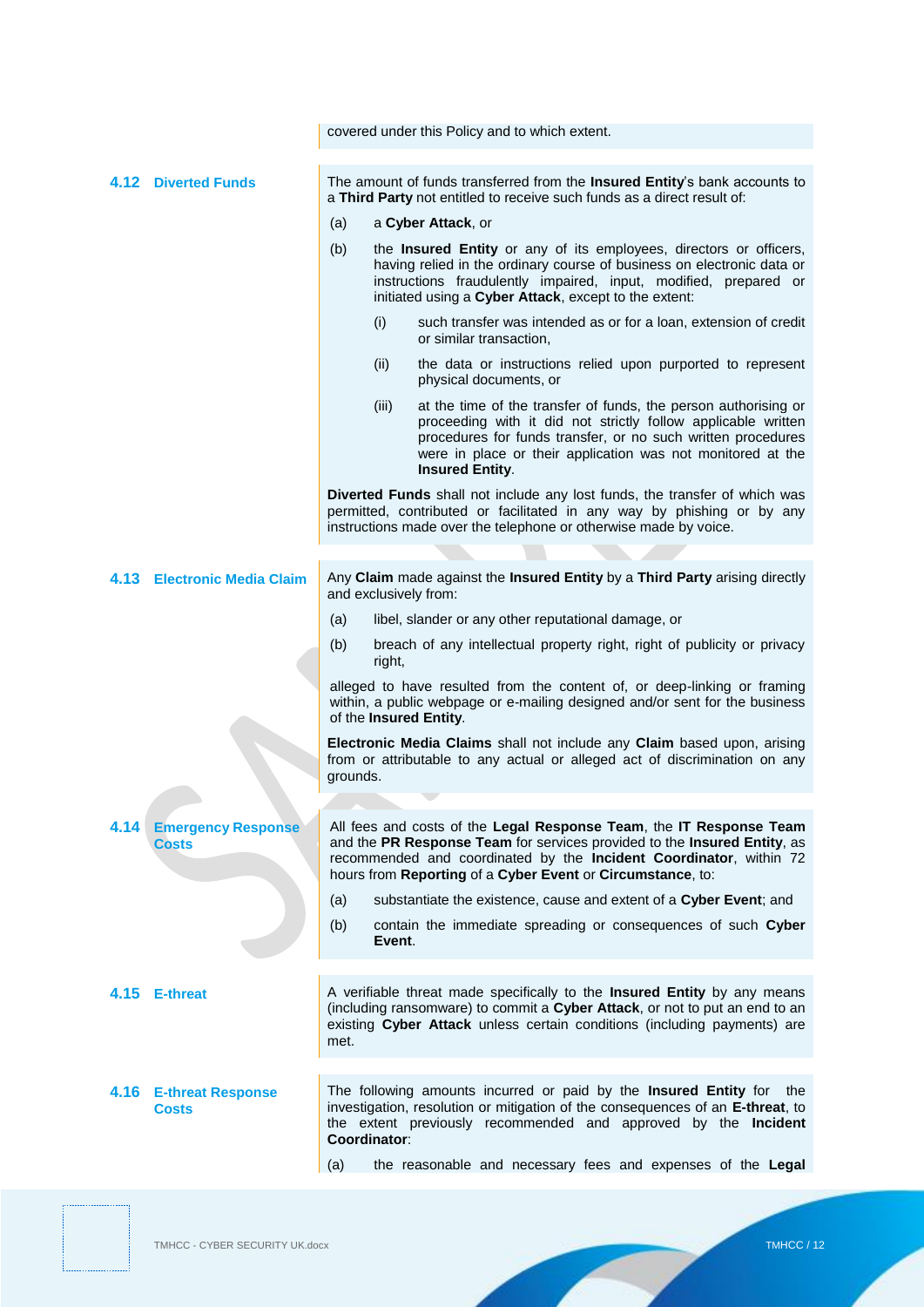|                                          |        | Response Team, IT Response Team, PR Response Team and any<br>extortion specialist,                                                                                                                                                                                                                                                                                                                                                                  |
|------------------------------------------|--------|-----------------------------------------------------------------------------------------------------------------------------------------------------------------------------------------------------------------------------------------------------------------------------------------------------------------------------------------------------------------------------------------------------------------------------------------------------|
|                                          | (b)    | any legally insurable payment to the E-threat perpetrator, and                                                                                                                                                                                                                                                                                                                                                                                      |
|                                          | (c)    | any payments to an informant for information not otherwise available.                                                                                                                                                                                                                                                                                                                                                                               |
|                                          |        |                                                                                                                                                                                                                                                                                                                                                                                                                                                     |
| 4.17<br><b>Event Management</b><br>Costs |        | All of the following costs incurred by the Insured Entity after the Reporting<br>of an actual Cyber Event:                                                                                                                                                                                                                                                                                                                                          |
|                                          | (a)    | Forensic Costs, which means the reasonable and necessary fees,<br>costs and expenses of the IT Response Team in:                                                                                                                                                                                                                                                                                                                                    |
|                                          |        | (i)<br>substantiating the existence, cause and origin of the Cyber<br>Event (including, where applicable, the perpetrator), to the<br>extent the incurring Emergency Response Costs has not<br>allowed for the ascertainment of the foregoing,                                                                                                                                                                                                      |
|                                          |        | (ii)<br>assessing to what extent the Cyber Event has compromised,<br>lost or damaged Protected Data or the Insured's Systems,<br>and                                                                                                                                                                                                                                                                                                                |
|                                          |        | (iii)<br>containing any actual or anticipated compromise or loss of, or<br>damage to, Protected Data or the Insured's Systems<br>caused by the Cyber Event, including by giving advice on the<br>preservation or restoration of any exposed electronic data, the<br>removal of malwares from the Insured's Systems and the<br>resolution of a denial of service attack,                                                                             |
|                                          |        | but excluding any Revamp Advice Costs.                                                                                                                                                                                                                                                                                                                                                                                                              |
|                                          | (b)    | <b>Legal Costs</b> , which means the reasonable and necessary fees, costs<br>and expenses of the Legal Response Team in:                                                                                                                                                                                                                                                                                                                            |
|                                          |        | (i)<br>providing preliminary advice to the Insured Entity on the<br>possible legal consequences of the Cyber Event, and how to<br>address or mitigate such consequences, including, in respect<br>of a Data Breach, the necessity to notify victims or regulators<br>or to offer monitoring services; and                                                                                                                                           |
|                                          |        | (ii)<br>preparing any required notifications to victims of a Data<br>Breach or to any competent regulatory authorities in respect<br>of the Cyber Event                                                                                                                                                                                                                                                                                             |
|                                          |        | , but excluding any Defence Costs or Investigation Costs.                                                                                                                                                                                                                                                                                                                                                                                           |
|                                          | (c)    | PR Costs, which means the reasonable and necessary fees, costs<br>and expenses of the PR Response Team, incurred by the Insured<br>Entity upon recommendation of and with the prior written consent of<br>the Incident Coordinator, to advise on and manage campaigns of<br>public relation actions to limit the reputational consequences for the<br>Insured Entity of a Cyber Event that is being or threatened to be<br>publicised in any media. |
| <b>4.18 Goodwill Gesture</b>             |        | The reasonable amount of any goodwill or commercial gestures including<br>coupons, discounts or payments, consented by the Insured Entity to any<br>victim of a Data Breach that the Insured has notified to such victim, to<br>mitigate the adverse reputational impact of the same for the Insured Entity<br>and effectively redeemed or cashed within twelve (12) months of receipt of<br>such gesture by the victim.                            |
|                                          | Costs. | Goodwill Gestures shall not include any Notification Costs or Monitoring                                                                                                                                                                                                                                                                                                                                                                            |
| 4.19 Human Error                         |        | A Security Breach inadvertently caused or contributed by negligent acts or<br>errors in the active maintenance, operation, programming or update of the                                                                                                                                                                                                                                                                                             |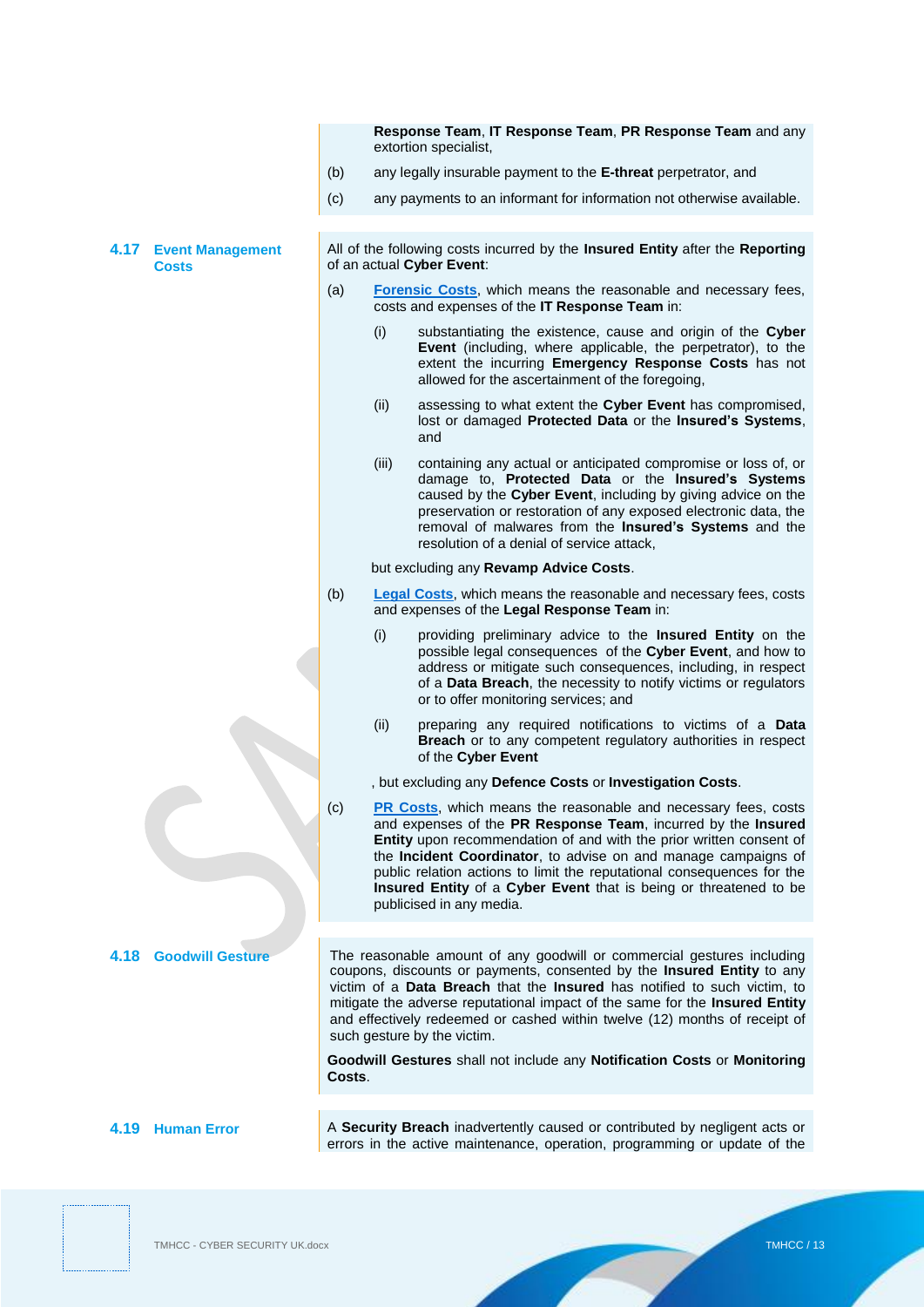<span id="page-14-0"></span>

|      |                                             | Insured's Systems by or on behalf of the Insured Entity.                                                                                                                                                                                                          |
|------|---------------------------------------------|-------------------------------------------------------------------------------------------------------------------------------------------------------------------------------------------------------------------------------------------------------------------|
|      | 4.20 Incident Coordinator                   | Crawford Co as stated in ITEM 7 of the Schedule.                                                                                                                                                                                                                  |
| 4.21 | <b>Insured</b>                              | Any Insured Entity, and<br>(a)<br>Any Responsible Person, solely in respect of Claims or<br>(b)<br>Investigations directed towards them in their capacity as such and<br>solely for "Liability" Insured Losses as listed under $2 - What$ is<br>Covered           |
|      | 4.22 Insured Entity                         | The Policyholder or any of its Subsidiaries:<br>existing on or before the inception of the Policy Period, or<br>(a)<br>included as a Subsidiary during the Policy Period pursuant to 3.1<br>(b)<br><b>New Subsidiaries.</b>                                       |
|      |                                             |                                                                                                                                                                                                                                                                   |
|      | 4.23 Insured's Systems                      | Any computer systems including hardware, software and electronic data<br>used or contained therein (but excluding any telephone systems) operated<br>and administered by the Insured Entity for its business.                                                     |
|      |                                             |                                                                                                                                                                                                                                                                   |
|      | 4.24 Insured's Systems<br><b>Disruption</b> | The unavoidable interruption, unavailability or disruption, in whole or in part,<br>of the Insured's Systems as the sole and direct result of:                                                                                                                    |
|      |                                             | (a)<br>a Cyber Attack,                                                                                                                                                                                                                                            |
|      |                                             | (b)<br>Human Error, or                                                                                                                                                                                                                                            |
|      |                                             | (c)<br>a systems shutdown ordered by a competent civil authority or<br>recommended by the IT Response Team in response to a Cyber<br>Attack.                                                                                                                      |
|      |                                             |                                                                                                                                                                                                                                                                   |
| 4.25 | <b>Insurer</b>                              | HCC International Insurance Company plc as named in ITEM 17 of the<br>Schedule, having its registered office at 1 Aldgate, London, EC3N 1RE,<br>(United Kingdom).                                                                                                 |
|      |                                             |                                                                                                                                                                                                                                                                   |
|      | 4.26 Investigation                          | Any official hearing of, or official request for information made specifically to,<br>the Insured, by any competent regulatory body in respect of any actual or<br>potential Cyber Event before any Claim is made in connection thereto.                          |
|      |                                             | Investigations shall not include any routine or sector-wide inquiry or<br>investigation.                                                                                                                                                                          |
| 4.27 | <b>Investigation Costs</b>                  | The reasonable and necessary fees and costs of the Legal Response Team<br>incurred by the Insured with the Insurer's prior written consent (which shall<br>not be unreasonably withheld or delayed) for its representation at or<br>response to an Investigation. |
|      | 4.28 IT Response Team                       | Any of the persons or entities named in ITEM 9 of the Schedule, or<br>(a)                                                                                                                                                                                         |
|      |                                             | any other independent information technologies experts instructed by<br>(b)<br>the Insured Entity with the Insurer's prior written consent.                                                                                                                       |
|      |                                             |                                                                                                                                                                                                                                                                   |
| 4.29 | <b>Legal Response Team</b>                  | Any of the persons or entities named in ITEM 8 of the Schedule, or<br>(a)                                                                                                                                                                                         |
|      |                                             | any other independent law firm instructed by the Insured Entity with<br>(b)                                                                                                                                                                                       |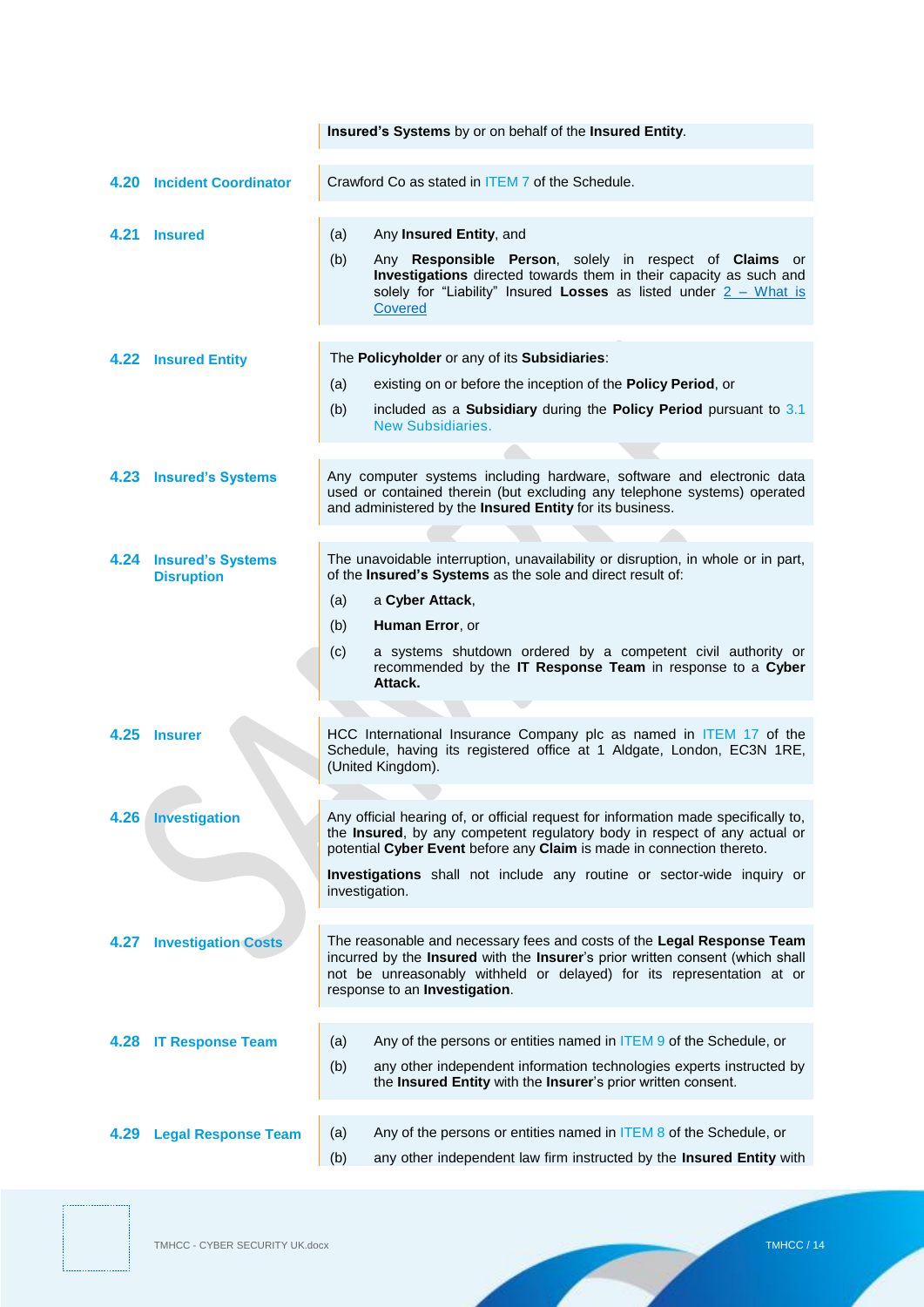|           |                              | the Insurer's prior written consent.                                                                                                                                                                                                                                                                                                            |
|-----------|------------------------------|-------------------------------------------------------------------------------------------------------------------------------------------------------------------------------------------------------------------------------------------------------------------------------------------------------------------------------------------------|
| 4.30 Loss |                              | Any of the heads of covers listed as "Insured Losses" under $2 - What$ Is<br>Covered?, plus those included as Loss by Extension.                                                                                                                                                                                                                |
| 4.31      | <b>Mitigation Costs</b>      | All reasonable:                                                                                                                                                                                                                                                                                                                                 |
|           |                              | Third Party professional fees, costs and expenses (other than<br>(a)<br>Emergency Response Costs, Defence Costs or Investigation<br>Costs) paid by an Insured Entity, and                                                                                                                                                                       |
|           |                              | payments (or part thereof) made by an Insured Entity to identified<br>(b)<br>Third Parties,                                                                                                                                                                                                                                                     |
|           |                              | exclusively to avoid or mitigate the consequences of a Circumstance<br>reported in accordance with 7.1.A How and When to Report, solely to<br>the extent that:                                                                                                                                                                                  |
|           |                              | the Insured Entity has obtained the written consent of the Insurer<br>(i)<br>prior to incurring such sums, and                                                                                                                                                                                                                                  |
|           |                              | Mitigation Costs shall not exceed the amount of covered Loss that<br>(ii)<br>the Insured establishes to the reasonable satisfaction of the Insurer<br>would, but for the payment of Mitigation Costs, result or have<br>resulted from such Circumstance.                                                                                        |
|           |                              | Mitigation Costs do not include Goodwill Gestures.                                                                                                                                                                                                                                                                                              |
|           |                              |                                                                                                                                                                                                                                                                                                                                                 |
|           | <b>4.32 Monitoring Costs</b> | The reasonable costs of:                                                                                                                                                                                                                                                                                                                        |
|           |                              | (a)<br>professional credit and identity theft monitoring services, and                                                                                                                                                                                                                                                                          |
|           |                              | the setting up and operation of external call centre services, or the<br>(b)<br>extension of existing call centre services of the Insured Entity,                                                                                                                                                                                               |
|           |                              | for the benefit of any natural person victim of a <b>Data Breach</b> and incurred by<br>the Insured Entity for a period of up to twelve (12) months from Reporting<br>of such Data Breach.                                                                                                                                                      |
|           |                              | Monitoring Costs shall only be covered hereunder to the extent that the<br>Legal Response Team has, prior to the incurring of such costs:                                                                                                                                                                                                       |
|           |                              | advised that both the notification and monitoring costs services are<br>(i)<br>required or shall mitigate Loss in respect of such natural person,<br>and                                                                                                                                                                                        |
|           |                              | (ii)<br>included an offer for such services in any notification sent to victims<br>of the <b>Data Breach.</b>                                                                                                                                                                                                                                   |
|           |                              |                                                                                                                                                                                                                                                                                                                                                 |
| 4.33      | <b>Notification Costs</b>    | The reasonable and necessary costs incurred by the Insured to notify:                                                                                                                                                                                                                                                                           |
|           |                              | (a)<br>any victim of a Data Breach, and                                                                                                                                                                                                                                                                                                         |
|           |                              | (b)<br>any competent regulatory body in respect of a Data Breach,                                                                                                                                                                                                                                                                               |
|           |                              | to comply with applicable laws and regulations, or to mitigate any potential<br>Loss, in respect of such Data Breach. Notification Costs shall be deemed<br>necessary to the extent that notification is expressly requested or advised as<br>necessary by the Legal Response Team, the Incident Coordinator or a<br>competent regulatory body. |
|           |                              |                                                                                                                                                                                                                                                                                                                                                 |
| 4.34      | <b>Outsourced Systems</b>    | Any computer systems including hardware, software and electronic data<br>used or contained therein (but excluding any telephone systems) operated<br>and maintained by a Service Provider on behalf and for the business of the<br><b>Insured Entity.</b>                                                                                       |
|           |                              |                                                                                                                                                                                                                                                                                                                                                 |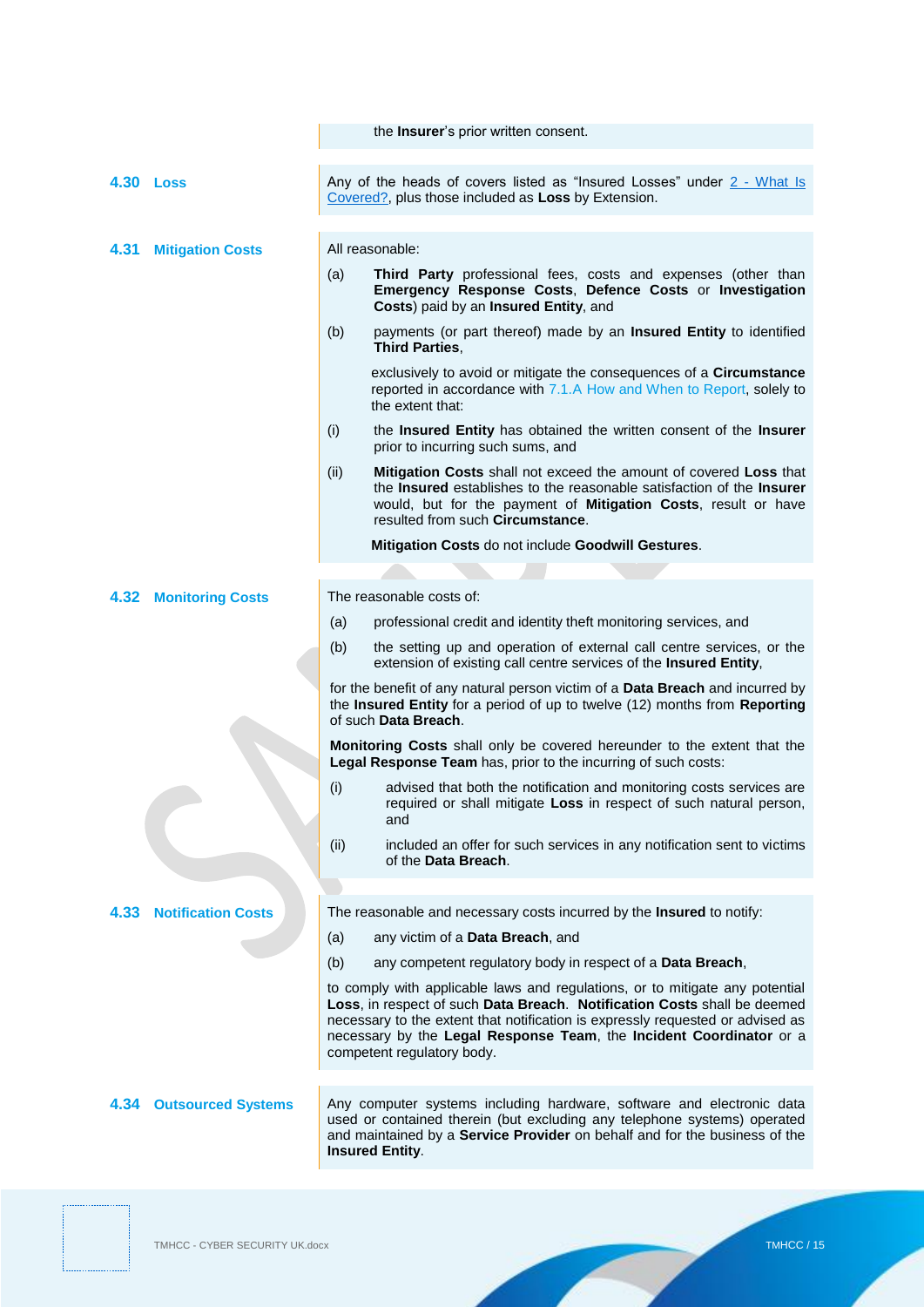| 4.35 | <b>Outsourced Systems</b><br><b>Disruption</b>  | The unavoidable interruption, unavailability or disruption, in whole or in part,<br>of Outsourced Systems, however caused.                                                                                                                                                                                                                                                                  |
|------|-------------------------------------------------|---------------------------------------------------------------------------------------------------------------------------------------------------------------------------------------------------------------------------------------------------------------------------------------------------------------------------------------------------------------------------------------------|
|      | 4.36 PCI Non-compliance                         | Any actual or alleged non-compliance of the Insured Entity with the<br>Payment Card Industry Data Security Standards                                                                                                                                                                                                                                                                        |
|      | <b>4.37 PCI Penalties</b>                       | The amount of any penalties that the Insured Entity is legally liable to pay or<br>reimburse to a payment card scheme member as the sole and direct result of<br>a PCI Non-compliance.                                                                                                                                                                                                      |
|      | 4.38 Policy Period                              | The period stated in ITEM 3 of the Schedule.                                                                                                                                                                                                                                                                                                                                                |
| 4.39 | <b>Policyholder</b>                             | The entity named in ITEM 2 of the Schedule.                                                                                                                                                                                                                                                                                                                                                 |
| 4.40 | <b>Protected Data</b>                           | In respect of any natural person, any information relating to such<br>(a)<br>person that allows identification of her or him directly or indirectly, in<br>particular by reference to an identification number or to one or more<br>factors specific to his or her physical, physiological, mental,<br>economic, cultural or social identity, or                                            |
|      |                                                 | In respect of any business or professional, any information of any<br>(b)<br>kind not known or readily ascertainable by proper means by others,<br>the holding and secrecy of which brings economic value or<br>competitive advantage to such business or professional.                                                                                                                     |
|      |                                                 |                                                                                                                                                                                                                                                                                                                                                                                             |
| 4.41 | <b>PR Response Team</b>                         | Any of the persons or entities named in ITEM 10 of the Schedule, or<br>(a)                                                                                                                                                                                                                                                                                                                  |
|      |                                                 | any other independent public relation consultants instructed by the<br>(b)<br>Insured Entity with the Insurer's prior written consent.                                                                                                                                                                                                                                                      |
|      |                                                 |                                                                                                                                                                                                                                                                                                                                                                                             |
|      | <b>4.42 Recovery Costs</b>                      | The reasonable and necessary fees and costs of the IT Response Team in<br>restoring or recollecting any part or contents of the Insured's Systems<br>(however excluding any re-purchasing of the foregoing) impaired, lost or<br>destroyed as a direct result of a Cyber Attack or Human Error to its state<br>immediately before such Cyber Event (or the available technical equivalent). |
| 4.43 | <b>Regulatory Fines and</b><br><b>Penalties</b> | Any legally insurable civil or administrative fines or penalties awarded against<br>the Insured as a result of a Claim by a regulatory body based upon a Data<br>Breach.                                                                                                                                                                                                                    |
| 4.44 | <b>Reporting / Reported</b>                     | The reporting of a Cyber Event or Circumstance in accordance with 7.1<br>Notice.                                                                                                                                                                                                                                                                                                            |
| 4.45 | <b>Responsible Person</b>                       | Any Director or Officer, Risk Manager, Head of Audit or Legal, IT department<br>manager or officer, or any equivalent positions, of the Insured Entity.                                                                                                                                                                                                                                     |
| 4.46 | <b>Revamp Advice Costs</b>                      | The fees, costs and expenses incurred by the Insured Entity with the<br>Insurer's prior written consent (not to be unreasonably withheld or delayed)<br>for Third Party information technology professionals to advise on the<br>correction, upgrade, replacement, re-sizing or re-design of any part or                                                                                    |

 $\mathbb{R}^n$ 

◢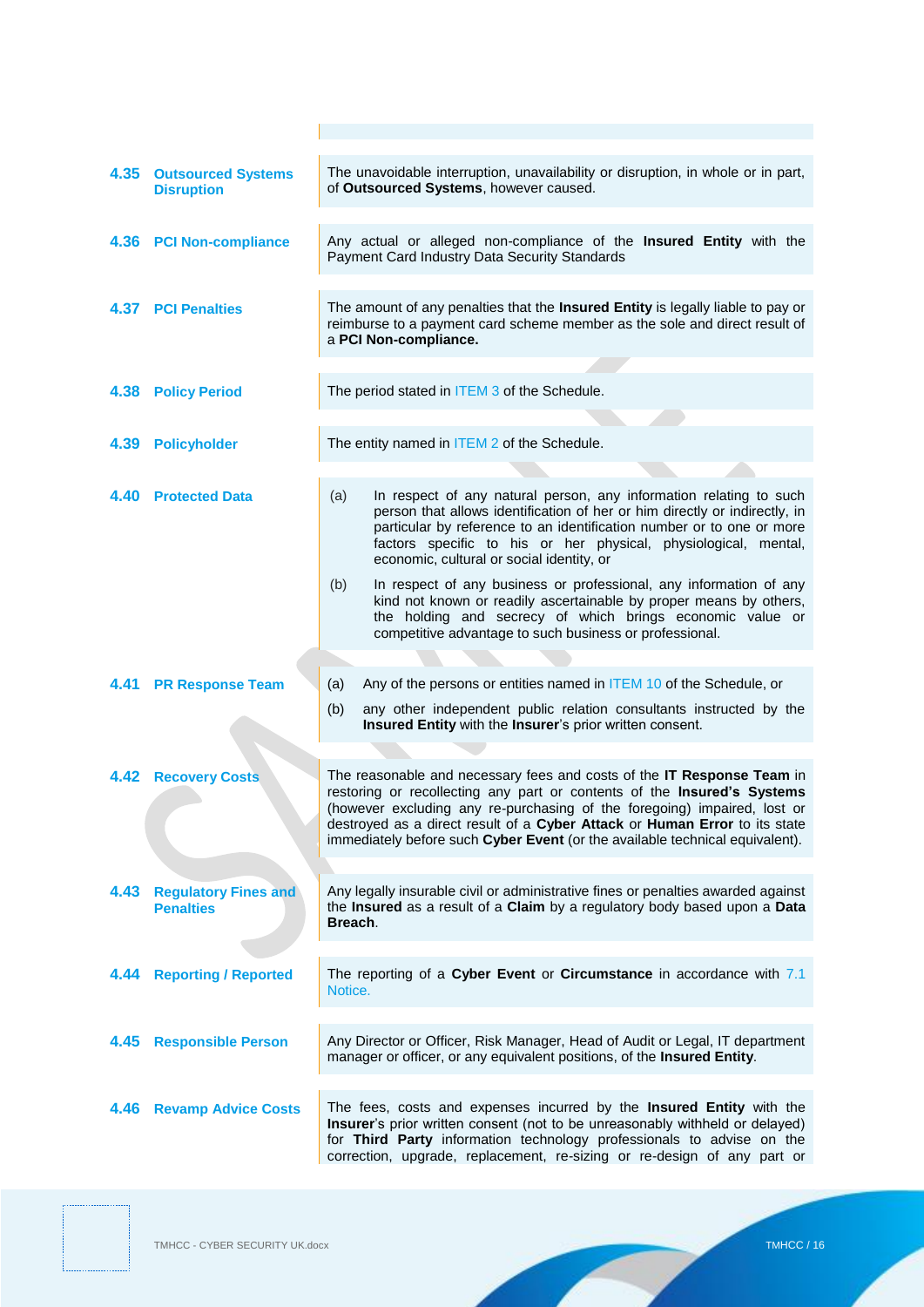|      |                        | contents of the <b>Insured's Systems</b> strictly necessary to durably remediate<br>and prevent the repetition of any Security Breach evidenced by a covered<br><b>Cyber Attack.</b>                                    |
|------|------------------------|-------------------------------------------------------------------------------------------------------------------------------------------------------------------------------------------------------------------------|
|      |                        | Revamp Advice Costs shall not include the purchase, installation or<br>commissioning costs of any hardware or software.                                                                                                 |
|      |                        |                                                                                                                                                                                                                         |
| 4.47 | <b>Security Breach</b> | The unauthorised access to, the impairment or destruction of data or<br>programs within, or the input of unauthorised data or codes into, the<br>Insured's Systems by any person by any means and for any purpose.      |
|      |                        |                                                                                                                                                                                                                         |
|      | 4.48 Service Provider  | Any independent Third Party providing information technology services to<br>the Insured Entity in accordance with a written contract with such Insured<br>Entity.                                                       |
|      |                        |                                                                                                                                                                                                                         |
| 4.49 | <b>Single Event</b>    | One or a series of Circumstances and/or Cyber Events having the same<br>originating cause or source.                                                                                                                    |
|      |                        | A Single Event shall be deemed Discovered at the time of the earliest<br>Discovery of a Circumstance or Cyber Event of such series.                                                                                     |
|      |                        |                                                                                                                                                                                                                         |
| 4.50 | <b>Subsidiary</b>      | Any legal entity within which and during such time that the Policyholder,<br>either directly or through one or more Subsidiaries:                                                                                       |
|      |                        | (a)<br>owns more than 50% of the issued and outstanding shares; or                                                                                                                                                      |
|      |                        | (b)<br>controls more than 50% of the voting rights; or                                                                                                                                                                  |
|      |                        | controls the right to vote for the election or removal of the majority of<br>(c)                                                                                                                                        |
|      |                        | the board of directors.                                                                                                                                                                                                 |
|      |                        | For the avoidance of doubt, cover shall be afforded hereunder only in respect<br>of Cyber Events at any such entity if it is first Discovered during the time<br>the entity qualified as a Subsidiary as defined above. |
|      |                        |                                                                                                                                                                                                                         |
| 4.51 | <b>Third Party</b>     | Any person or corporate entity other than an <b>Insured Entity</b> or a<br><b>Responsible Person.</b>                                                                                                                   |

# <span id="page-17-0"></span>5. Extent of Cover (Trigger, Amount, Duration, Consent)

Coverage under this Policy is subject to limitations in terms of:

- when a **Cyber Event** or **Circumstance** is first **Discovered** see [5.1](#page-17-1)
- amount of **Loss** covered see [5.2](#page-18-0)
- for some **Losses**, duration of cover– see [5.3](#page-18-2)
- the **Insurer**'s consent for consultants' costs see [5.4](#page-18-3)

### <span id="page-17-1"></span>5.1 POLICY TRIGGER AND ATTACHMENT

- A. This Policy covers only **Cyber Events** and **Circumstances** which are first **Discovered** (whether directly or as indicated, alleged or suggested in a **Claim** or **Investigation**) and **Reported** in the **Policy Period**.
- B. All **Cyber Events, Circumstances**, **Claims** and/or **Investigations** shall be deemed together as a **Single Event**, which shall be deemed first **Discovered** at the time of earlier **Discovery** and shall be applied only one retention amount if covered under this Policy.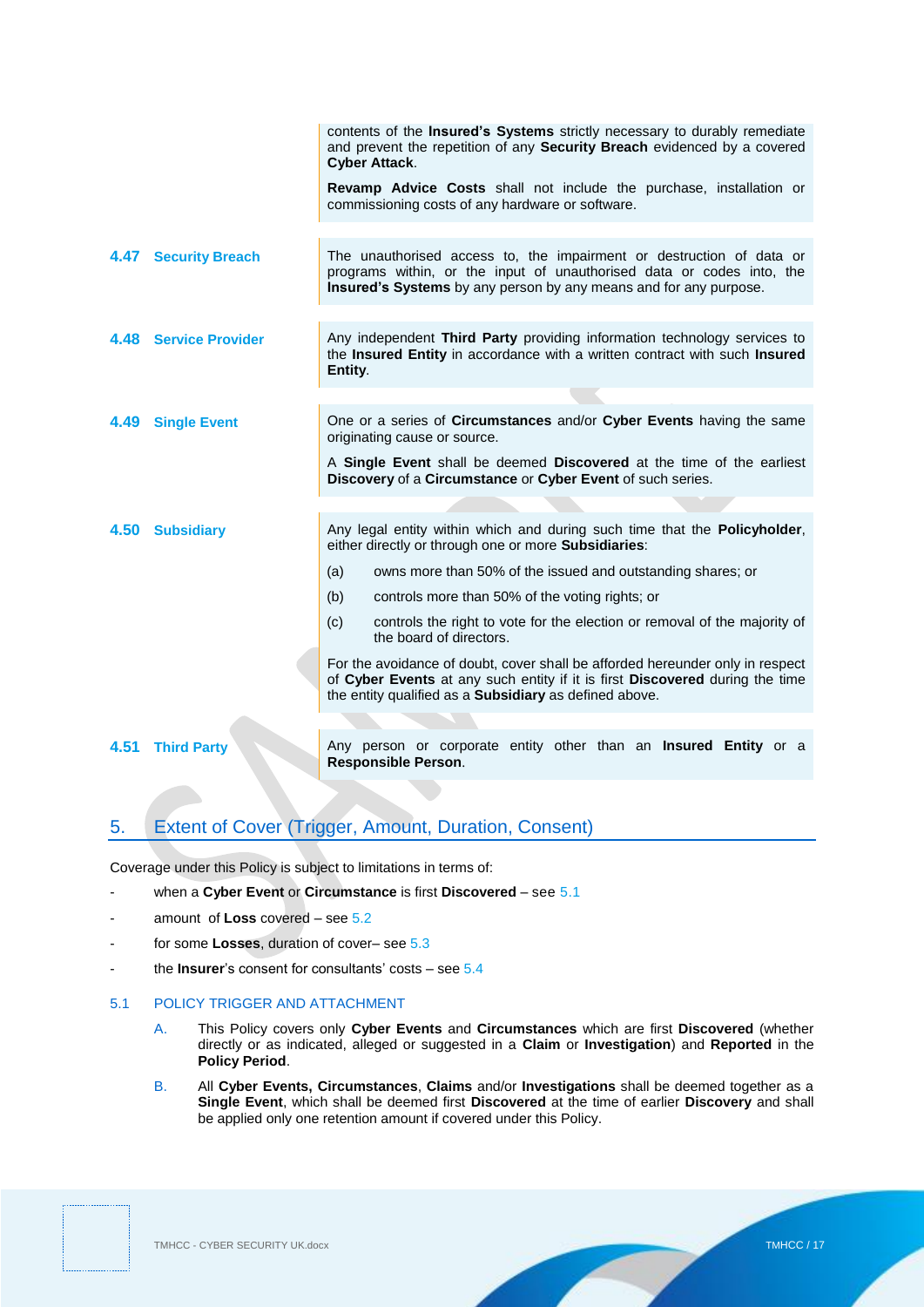### <span id="page-18-0"></span>5.2 AMOUNT

#### A. Total Maximum – Aggregate Limit of Liability

The maximum aggregate liability of the **Insurer** under this Policy in respect of all **Cyber Events**, **Losses** and **Insured** shall be the Aggregate Limit of Liability stated i[n ITEM 4](#page-2-1) of the Schedule.

No provision hereunder or recovery made by the **Insurer** shall have the effect of increasing such aggregate limit, except to the extent of the extra limit under Extension [3.7](#page-9-1) Preventive Consulting Services, if purchased.

### B. Sub-Limited Covers

For those **Losses** subject to sub-limits as stated in [ITEM 4](#page-2-1) and [ITEM 11](#page-3-0) of the Schedule, the maximum liability of the **Insurer** shall be the indicated sub-limit, regardless of the number of **Losses** and **Circumstances** and regardless of the numbers of **Insureds** claiming under this Policy. When the sub-limit applicable to a type of **Loss** is exhausted, no further **Loss** of the same type shall be payable hereunder.

Save where otherwise stated in the Schedule, sub-limits are aggregate for the whole **Policy Period** and Extended Trigger Period and are included in and not in addition to the Aggregate Limit of Liability stated i[n ITEM 4](#page-2-1) of the Schedule.

### <span id="page-18-1"></span>C. Extra Limit for Preventive Consulting Services

Notwithstanding the provisions under A. and B. above, the costs covered under Extension [3.7](#page-9-1) Preventive Consulting Services shall be separate from and in addition to the Aggregate Limit of Liability or any Sub-Limits and shall not erode them, subject to the maximum amount stated as Extra Limit in [ITEM 11](#page-3-0)**[Error! Reference source not found.](#page-3-0)** of the Schedule.

D. Retentions

For each **Single Event** the **Insurer** shall only pay the amount of **Loss** exceeding the retention stated in [ITEM 5](#page-2-4) of the Schedule, except in respect of **Emergency Response Costs**, **BI Loss**, **Monitoring Costs** and costs and services under [3.6](#page-9-0) Individual ID Protection and [3.7](#page-9-1) Preventive Consulting Services. Payment of the foregoing exempted **Losses** shall not erode any applicable retention.

### <span id="page-18-2"></span>5.3 DURATION – COVERS LIMITED IN TIME

- A. **BI Loss** is covered only during the Indemnity Period stated in [ITEM 6](#page-3-2) of the Schedule, the duration of which may differ for **Outsourced Systems Disruptions** or BI Loss covered under [3.5](#page-9-2) Outage BI Loss.
- B. **Monitoring Costs** and **Emergency Response Costs** are covered only up to the period stated in the relevant Definitions.
- C. Subject always to trigger provisions under [2](#page-7-1) What Is Covered and [5.1](#page-17-1) Policy Trigger and Attachment, no other **Loss** shall be limited in duration under this Policy, except as otherwise provided by endorsement.

### <span id="page-18-3"></span>5.4 INSURER CONSENT AND CONSULTANT COSTS

#### A. Agreed Consultants

To the extent the **Legal Response Team**, **IT Response Team** or **PR Response Team** retained by the **Insured** in respect of a **Cyber Event** are those named in the Schedule:

- (i) their instruction for such **Cyber Event** shall not be subject to the **Insurer**'s prior written consent, and
- (ii) their fees and costs shall be assumed to be reasonable and necessary.

#### B. Free Choice Consultants

If the **Insured** chooses to instruct a **Legal Response Team**, **IT Response Team** or **PR Response Team** that is not named in the Schedule:

- (i) the instruction and incurring of costs of such consultant shall be subject to the **Insurer**'s prior written consent to be eligible for cover hereunder, however
- (ii) in respect of **Emergency Response Costs**, the prior written consent of the Insurer shall not be required but costs must be recommended and monitored by the **Incident Coordinator**.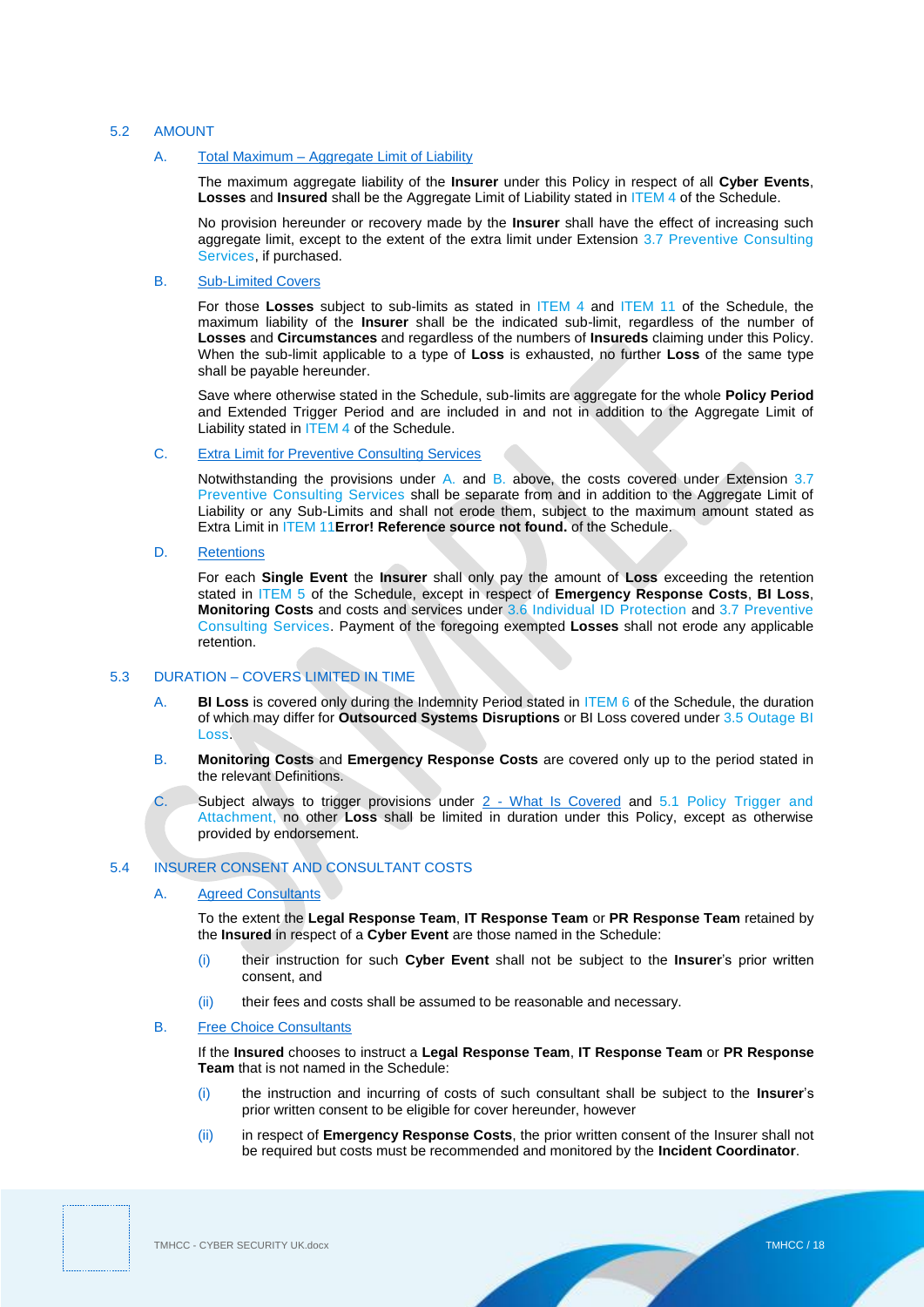Please note: Prior written consent herein shall be required for each individual **Cyber Event**, even where a series of **Cyber Events** is considered a **Single Event** because they share the same original cause or source.

### <span id="page-19-0"></span>6. What is Not Covered (Exclusions)

The **Insurer** shall not be liable to make any payment hereunder in respect of any portion of any **Cyber Event**, **Circumstance** or **Loss** caused or contributed to by:

#### 6.1 KNOWN MATTERS

any **Single Event** first **Discovered** before the inception of the **Policy Period**.

#### 6.2 DELIBERATE OR RECKLESS CONDUCT

any dishonest, fraudulent, criminal, malicious or reckless act or omission committed by or with the solicitation, inducement, knowledge, condoning or other form of support or conscious tolerance of, any person who was a **Responsible Person** of the **Insured** at the time of such act or omission.

This Exclusion shall not apply to **Defence Costs** unless such wrongdoing is established by final adjudication or written admission of the **Insured** or a **Responsible Person**.

For the purposes of this Exclusion, the conduct of an **Insured** shall not be imputed to any other **Insured**, save for that of **Responsible Persons** of the **Policyholder**, which shall be imputed to all **Insureds**.

### 6.3 CONTRIBUTED LOSS

the **Insured** failing in whole or in part to implement any reasonable recommendation or instruction made by the **Legal Response Team**, the **PR Response Team**, the **IT Response Team** (whether in response to a **Cyber Event** or in the scope of services under Extension [3.7](#page-9-1) Preventive Consulting Services) or the **Incident Coordinator.**

### 6.4 UNDERSIZED SECURITY

any failure to:

- (a) update the **Insured's Systems** security at the earliest possibility in respect of any identified or publicised vulnerability in the **Insured's Systems** whose exploitation could:
	- (i) allow code execution without user interaction, including self-propagation of malware, or browsing to a web page or opening email without warnings or prompts, or
	- (ii) result in compromise of the confidentiality, integrity, or availability of user data, or of the integrity or availability of processing resources, or
- (b) proceed with at least one weekly full backup and one daily incremental backup of all **Insured's Systems** databases.

This Exclusion shall not apply to any covered **Revamp Advice Costs**.

### 6.5 BETTERMENT

any enhancement or upgrade of the **Insured's Systems** to a level beyond the state existing immediately prior to the **Cyber Event**, except to the extent that the relevant hardware or software is no longer available.

### 6.6 INFRASTRUCTURE FAILURE

any electrical, mechanical, software telecommunications, satellite or internet failure and/or interruption, including but not limited to surge, current, voltage or energy spike, brownout or blackout, outages to gas, water, telephone, cable or telecommunications, except:

- (a) in respect of Extension [3.4](#page-8-0) Contingent BI Loss (if applicable), to the extent that such failure originates directly from covered **Outsourced Systems**, or
- (b) in respect of Extension [3.5](#page-9-2) Outage BI Loss (if applicable), to the extent that such failure originates directly from the power supply owned and operated by the **Insured**.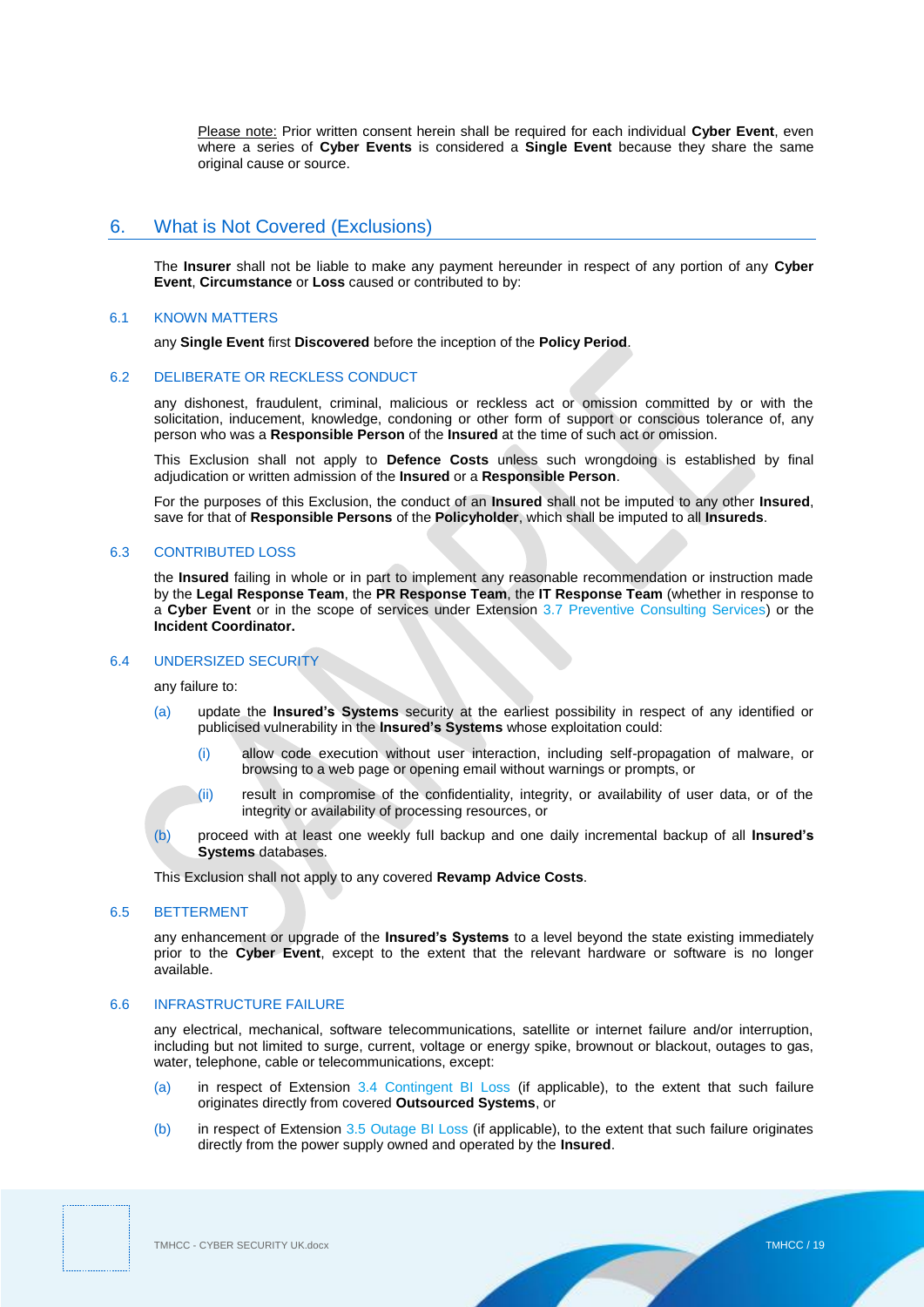#### 6.7 ASSUMED LIABILITY

any liability contractually assumed by the **Insured**, whether directly or by waiver or limitation of rights against third parties, that exceeds the ultimate liability (taking into account recourse actions) that would attach in the absence of such contractual assumption, except to the extent of covered **PCI Penalties**.

#### 6.8 INSOLVENCY

the insolvency, bankruptcy, liquidation, administration or receivership of an **Insured** or any **Service Provider** operating and administering **Outsourced Systems**.

#### 6.9 TOXIC HAZARD

the direct or indirect emission, discharge, release, scattering or presence of any:

- (a) solid, liquid or gaseous substance, waste, particle or matter, whether organic, mineral or other, or
- (b) odour, noise, vibrations, temperature variation or turbulence, waves or radiations of any kind,

contaminating or otherwise affecting air quality, the atmosphere, water quality, soils or subsoils, fauna, flora, human health or exceeding applicable statutory limits.

### 6.10 INADEQUATE GOODS OR SERVICES OR UNDUE REMUNERATION

- (a) any **Claim** alleging an act, error or omission in the provision of or failure to provide professional services or advice by or on behalf of the Insured, except to the extent such act, error or omission was contributed to by a covered **Data Breach**,
- (b) any **Claim** arising out of the misrepresentation of the quality, qualities or performance of goods or services supplied by the **Insured**, or out of the defective performance, or unfitness for purpose of such goods, including any **Claim** arising out of a product recall, whether based on an actual or suspected defect in the said products or otherwise, or
- (c) any **Claim** in respect of the fees, commissions or other compensation of the **Insured** for the actual, alleged or required provision of services or supply of goods by the **Insured**.

### 6.11 DATA PROTECTION COMPLIANCE GAPS

any measures actually or allegedly required to ensure compliance with mandatory rules applying to the collection, storage, processing or protection of **Protected Data**, except to the extent covered under **Notification Costs** or **Monitoring Costs**.

#### 6.12 BODILY INJURY AND PHYSICAL DAMAGE

- (a) any **Claim** for bodily injury or emotional distress, except to the extent of emotional distress alleged in a covered **Electronic Media Claim**, or
- (b) any physical damage to or loss of destruction of any property, except to the extent of any covered **Recovery Costs**.

### 6.13 GOVERNMENT OR REGULATOR ACTION

any act, notice or order of any government or regulatory body or agency disrupting the operation of or access to the **Insured's Systems** or **Outsourced Systems**, provided that this Exclusion shall not apply to:

- (a) **Cyber Attacks** committed by any such body or agency against the **Insured's Systems**, or
- (b) any **Insured's Systems Disruption** as per poin[t \(c\)](#page-14-0) of the Definition of that term.

### 6.14 WAR AND TERRORISM

any actual, threatened or feared act of:

- (a) war, invasion, act of foreign enemy, hostile operations (whether war has been declared or not), civil war, rebellion, revolution, insurrection, riot or civil commotion, military or usurped power or martial law, or
- (b) violence or other intended harm to human life or health or to property for political, religious or other ideological reason and for the purposes of intimidating, coercing or harming, in part or in whole, any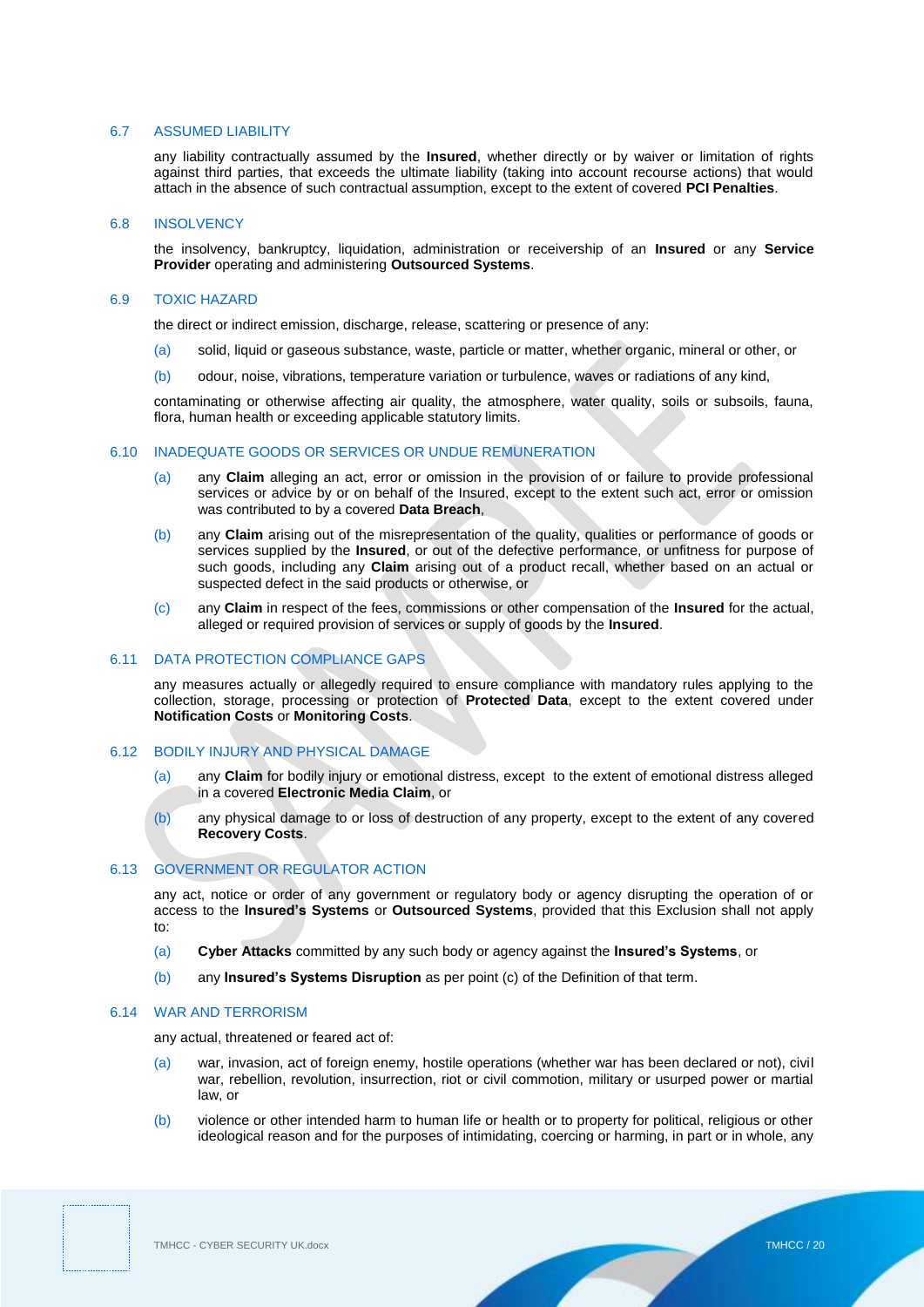government, population or segment of economy, except to the extent exclusively carried out through an actual **Cyber Attack**.

#### 6.15 RELATED PARTIES

any **Claim** against an **Insured** brought by or on behalf of:

- (a) any other **Insured**,
- (b) any shareholder of an **Insured Entity** in their capacity as such,
- (c) any entity in respect of which an **Insured** holds more than 25% of the voting rights (if applicable) or a managerial interest, or
- (d) any parent company of the **Policyholder** or subsidiary thereof.

#### 6.16 PATENTS

any actual or alleged breach of patent rights.

### 6.17 SECURITIES CLAIMS

any **Claim** alleging a violation of any laws (statutory or common), rules or regulations regulating **Securities**, the purchase or sale or offer or solicitation of any offer to purchase or sell **Securities**, or any registration relating to such **Securities**.

#### 6.18 CHARGEBACKS

any chargeback request made to the **Insured** by, on behalf or at the instigation of a credit, debit or other card provider.

### 6.19 LOANS AND TRADING

- (a) any actual or alleged failure by the **Insured** or any debtor of the **Insured** to pay or reimburse any loan, loan instalment or other measures other than **Notification Costs** required to ensure compliance with mandatory rules applying to the collection, storage, processing or protection of **Protected Data**.
- (b) any trading losses or liabilities incurred by the business of any **Insured Entity**, including but not limited to loss of client account and/or custom

### <span id="page-21-0"></span>7. Reporting and Handling of Incidents and Claims

### <span id="page-21-1"></span>7.1 NOTICE

The **Insurer** shall only be liable in respect of **Cyber Events**, **Circumstances** or **Claims** and **Investigations** that have been notified in compliance with the following:

#### <span id="page-21-2"></span>A. How and When to Report

(i) The **Insurer** shall only be liable in respect of **Cyber Events**, **Circumstances** or **Claims** and **Investigations** that have been notified in compliance with the following:

Upon **Discovery** of an actual or suspected **Cyber Event** or **Circumstance**, or of a **Claim** or **Investigation**, the **Insured** shall:

- (1) contact the **Incident Coordinator** through the Hotline stated in [ITEM 7](#page-3-1) of the Schedule, then
- (2) other than for **Emergency Response Costs**, substantiate the following in writing using the Email address stated in [ITEM 7](#page-3-1) of the Schedule:
	- (i) any actual, suspected or potential incident, dates, persons or entities involved or affected including potential claimants or data subjects, and the underlying alleged any suspected wrongdoings,
	- (ii) the actual or anticipated consequences, including claims and losses, of the actual or suspected **Cyber Event**, **Claim** or **Investigation**,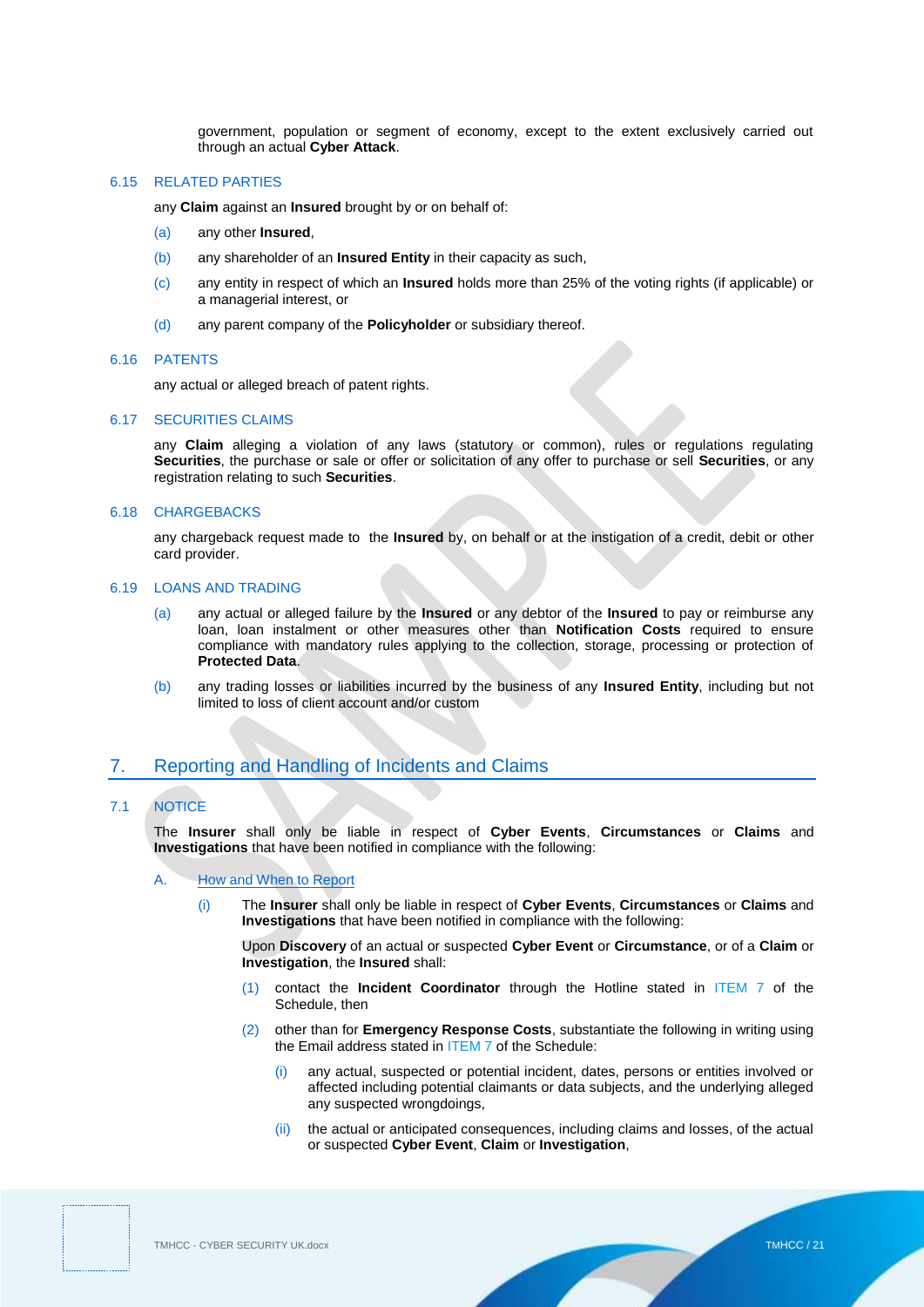- (iii) in respect of **Circumstances** only, the reason to anticipate a **Cyber Event**, and
- (iv) any report issued by the **IT Response Team** under [3.7](#page-9-1) Preventive Consulting **Services**
- (ii) Such full notice shall be given as soon as practicable within the **Policy Period** or, where this has not been reasonably possible, no later than thirty (30) days after the end of the **Policy Period**.

<span id="page-22-0"></span>B. Notice of Single Events

If a **Circumstance** or **Cyber Event** has been **Reported** pursuant to A. above, then any subsequent **Circumstance**, **Cyber Event**, **Claim** or **Investigation** which are part of the same **Single Event** as such reported **Circumstance** or **Cyber Event** shall be considered **Reported** during the **Policy Period**, provided that each of them has been individually reported as soon as practicable in accordance with the provisions of 7.[1A\(i\)a](#page-21-2)bove.

#### 7.2 INCIDENT MANAGEMENT

Upon contact through the Hotline, the **Incident Coordinator** will liaise with the **Insured** and coordinate incident management in respect of any actual or suspected **Cyber Event** to optimise the response, minimise or mitigate **Loss** and facilitate **Loss** settlement.

In particular, the **Incident Coordinator** shall:

- (i) recommend or approve the necessary **Emergency Response Costs**,
- (ii) in respect of **Event Management Costs**:
	- a. be entitled to give prior written consent on behalf of the **Insurer** in respect of the appointment of a **Legal Response Team**, **IT Response Team**, or **PR Response Team** other than those named in the Schedule;
	- b. recommend or approve the necessary **PR Costs**,
- (iii) recommend or approve the necessary **E-threat Response Costs**,
- (iv) coordinate the action of all specialists involved, whether pre-agreed before the inception of this Policy or appointed post-incident with the **Insurer**'s prior written consent;
- (v) swiftly refer to the **Insurer** any request for prior written consent in respect of **Monitoring Costs**, **Defence Costs**, settlement agreements to end a **Claim**, **Investigation Costs** and **Revamp Advice Costs** (where applicable), and will communicate the **Insurer**'s answer to the **Insured**, and
- (vi) guide (but not advise) the **Insured** through the **Reporting** process and the proof of **BI Loss** as stipulated in [7.1](#page-21-1) Notice an[d 7.3](#page-22-1) BI Loss Valuation.

**Please note** – it is agreed and understood that:

- 1. the **Incident Coordinator** shall act according to the terms and conditions of the Policy but is not entitled to advise the **Insured** on cover hereunder. Except in respect of the approval of **Emergency Response Costs** or **PR Costs** incurred as part of **Event Management Costs**, the **Insurer** shall not be bound by recommendations made or actions taken by the **Incident Coordinator**,
- 2. the **IT Response Team** and **PR Response Team** are always deemed appointed by or on behalf of the **Insured** only, even where the **Incident Coordinator** may facilitate or coordinate instructions to those specialists, while the **Legal Response Team** shall be deemed jointly retained by the **Insurer** and the **Insured**.

### <span id="page-22-1"></span>7.3 BI LOSS VALUATION

**BI Loss** shall be calculated following adjustment as the sum of:

- the Loss of Net Profit (see A. below),
- the Increased Costs of Working (see B. below) and
- the Additional Increased Costs of Working (see C. below),

incurred by the **Insured Entity** during the Indemnity Period stated in [ITEM 6](#page-3-2) of the Schedule directly and exclusively as a result of an **Insured's Systems Disruption** or, if covered, an **Outsourced Systems Disruption** (hereinafter, a "Systems Disruption").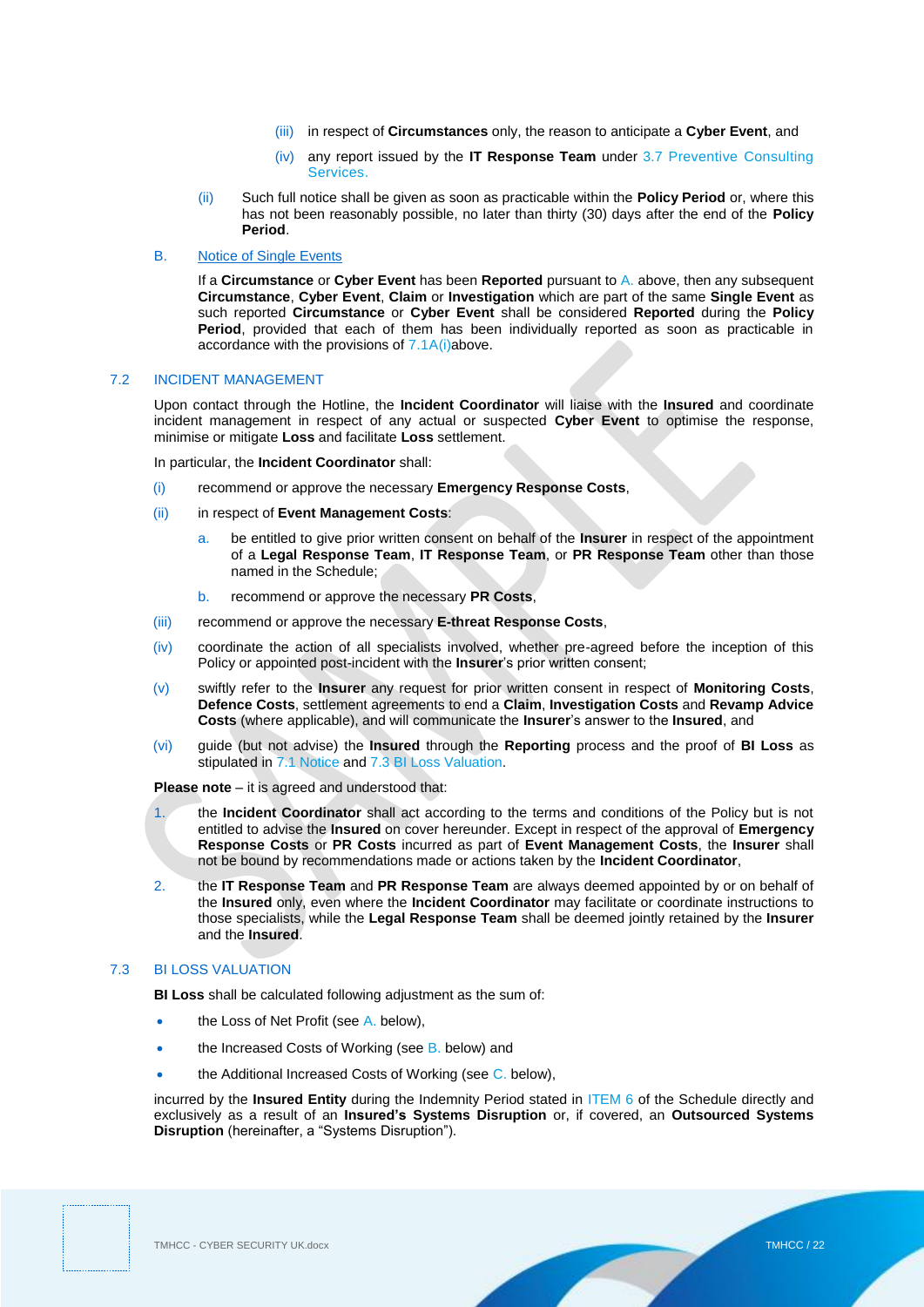#### A. Loss of Net Profit

Loss of Net Profit shall be the reduction in the net profits which the **Insured Entity** would have earned in the absence of a Systems Disruption, calculated:

- (i) by reference to the accounting principles applied by the **Insured Entity** and declared to the **Insurer** at placement, failing which they shall comprise net profits before payment of income taxes, applying commonly accepted accounting principles;
- (ii) taking into account:
	- a. the **Insured Entity**'s revenues generated and costs incurred during each of the 12 months preceding the Systems Disruption as shown in the **Insured Entity**'s accounts,
	- b. any factors, whether specific to the **Insured Entity**'s business or otherwise, which would have reduced the net profits during the Indemnity Period in the absence of the Systems Disruption, and
	- c. any contractual reductions suffered or contractual credits given by the **Insured Entity** to reflect reduced service by the **Insured Entity** to relevant **Third Parties**, with the exception of:
		- any contractual penalties that bear no reasonable relationship to the **Third Party**'s actual loss,
		- the cost of meeting any claim by a **Third Party** for damages,
		- any actual or alleged lost business opportunities or reputational damage,
		- the costs of removing errors, weaknesses or vulnerabilities from, or the costs of any enhancement or upgrade of, the **Insured's Systems** or **Outsourced Systems**, or
		- any statutory or regulatory fines or penalties.
- (iii) deducting the amount of:
	- a. any recoveries from liable parties in respect of the Systems Disruption and its consequences,
	- b. any savings which the **Insured Entity** is or should be able to make in fixed or variable costs, including taxes, as a result of or following the Systems Disruption,
	- c. any benefit gained by the **Insured Entity** from the wider impact on the business of competitors of systems disruptions of a similar sort, and
	- d. any discount to reflect any underinsurance of the **Insured Entity**'s anticipated net profits, as declared at placement.

### B. Increased Costs of Working

Increased Costs of Working are any external costs and expenses incurred by the **Insured Entity** in the realistic and reasonable expectation of thereby reducing any Loss of Net Profit that would otherwise be covered hereunder, of an amount at least equal to such costs and expenses, whether or not that result is actually achieved.

Increased Cost of Working shall not include:

- (i) the fees of any forensic IT professionals,
- (ii) any **Revamp Advice Costs** or the costs of any enhancement or upgrade of the **Insured's Systems** or **Outsourced Systems**, or
- (iii) any professional legal costs.

#### C. Additional Increased Costs of Working

Additional Increased Costs of Working are those additional operating expenses, including payroll, taxes, interest and rents, that are necessarily incurred to enable the **Insured Entity** to continue trading following a Systems Disruption with the minimum practicable insured Loss of Net Profit.

Increased Cost of Working shall not include the fees of any forensic IT professionals, any **Revamp Advice Costs** or any costs incurred for the enhancement or upgrade of the **Insured's Systems** or **Outsourced Systems**.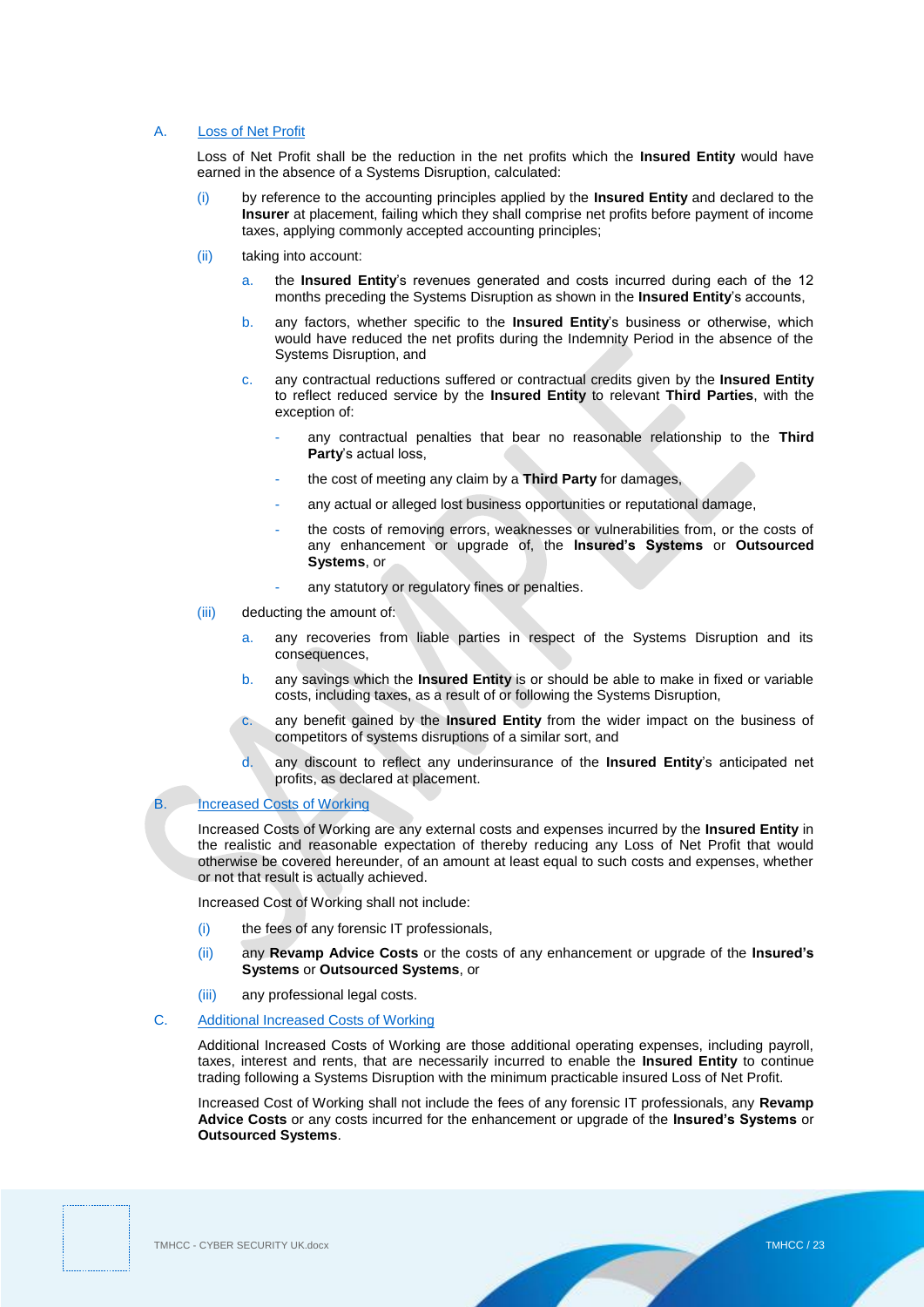### D. Expert Resolution

If the **Insured** and the **Insurer** do not agree on the valuation of **BI Loss** valuation, the latter shall be determined in accordance with the calculation method set out above by an independent loss adjuster mutually agreed by them, acting as an expert and not an arbitrator.

The costs of such expert determination shall be borne equally by the **Insured** and the **Insurer**.

### 7.4 ALLOCATION

### A. Mutual Agreement

The **Insurer** shall pay only those amounts or portions of **Loss** relating to matters, persons and/or entities covered hereunder. If any **Cyber Event** involves both covered and non-covered matters, matters, persons and/or entities, the **Insured** and the **Insurer** shall use their best efforts to determine a fair and proper allocation of the **Loss** covered hereunder.

#### B. Expert Resolution

If an allocation cannot be agreed as per A. above, it shall be determined by a legal counsel mutually agreed by the **Insured** and **Insurer** acting as an expert and not an arbitrator. The expert determination shall be based upon the written submissions of the parties with the support, as necessary, of mutually agreed information technology experts. There shall be no obligation on such counsel to provide reasons unless specifically requested by either party.

The costs of such expert determination shall be borne equally by the **Insured** and the **Insurer**.

#### 7.5 SUBROGATION AND RECOVERIES

- (i) The **Insurer** shall be subrogated to all of the rights of recovery of the **Insured** to the extent of all **Loss** payments. The **Insured** shall do nothing to prejudice such rights of recovery, shall provide to the **Insurer** all information, assistance and cooperation, and shall do everything necessary to secure any rights, including the execution of any documents necessary to enable the **Insurer** effectively to bring suit in the name of the **Insured** whether such acts become necessary before or after payment by the **Insurer**.
- (ii) To the fullest extent permitted by law, any recoveries, whether effected by the **Insurer** or the **Insured**, following the payment of **Loss** hereunder and after deducting the actual cost of obtaining such recovery but excluding the own labour or establishment costs of the **Insured**, will be allocated in the following order:
	- (a) initially, to reimburse the **Insured** for any **Loss** which exceed the amount of **Loss** paid under this Policy (disregarding the amount of any retention applicable),
	- (b) subsequently, to reimburse the **Insurer** for any payment made for such **Loss**, and
	- (c) finally, to reimburse the **Insured** for such **Loss** sustained by the **Insured** by reason of any applicable retention.

### 7.6 FRAUDULENT CLAIMS

If the **Insured** reports any **Cyber Event** or **Circumstance** hereunder knowing it to be, in part or in whole, part false or fraudulent as regards amounts or otherwise, then all deriving **Loss** (including the **Loss** arising from **Cyber Events** or **Circumstances** having the same originating cause) shall be excluded from cover and any portion of such **Loss** already paid by the **Insurer** shall be immediately refundable by the **Insured** or **Policyholder**.

### <span id="page-24-0"></span>8. General Conditions

### 8.1 CHANGE IN CONTROL | AUTO RUN-OFF

In case of a **Change in Control** during the **Policy Period**,

- (a) the **Policyholder** shall give the **Insurer** written notice thereof as soon as practicable, and
- (b) cover hereunder will continue until the end of the **Policy Period** but solely with respect to any **Cyber Events** actually or alleged, deemed or suggested to have arisen before the effective date of such **Change in Control**.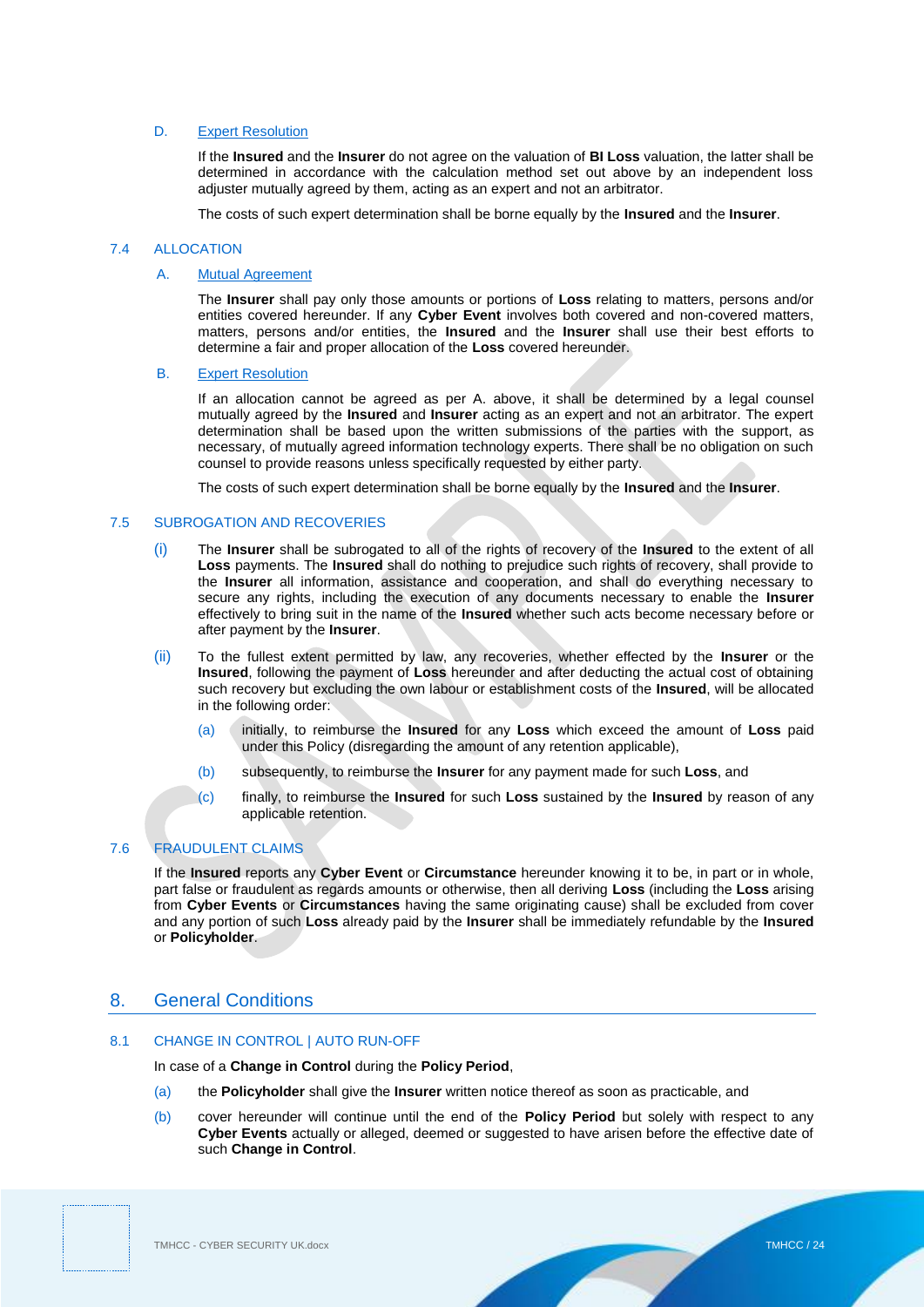### 8.2 REPRESENTATIONS AND SEVERABILITY

Knowledge of an **Insured** shall not be imputed to nor affect entitlement to cover of any other **Insured**, save for that of **Responsible Persons** of the **Policyholder**, which shall be imputed to all **Insureds**.

#### 8.3 PREMIUM PAYMENT

The **Insurer** may cancel from inception any coverage under this Policy for non-payment of premium within thirty (30) days from the Inception Date stated in  $ITEM$  3(a) of the Schedule, by sending no less than five (5) days' written notice (including by Email) to the **Policyholder** at the registered address stated in [ITEM 2](#page-2-3) of the Schedule or via the insurance broker.

#### 8.4 NOTICES AND AUTHORITY

The **Policyholder** shall act on behalf of all **Insureds** with respect to the giving and receiving of any notice required under this Policy, the payment of all premiums, the allocation of **Loss**, the request for services under [3.7](#page-9-1) Preventive Consulting Services, the declaration of risk and execution of this Policy and any amendments thereto.

### 8.5 INTERPRETATION

- (a) Any reference in this Policy to:
	- (i) the singular shall include the plural and vice versa; and
	- (ii) the masculine shall include the feminine and vice versa; and
	- (iii) a position or title or legal status of an individual shall include the equivalent position in any other relevant jurisdiction.
- (b) Policy headings and titles are for reference only and shall have no interpretational value.

### 8.6 APPLICABLE LAW AND JURISDICTION

This Policy is to be governed by, and its terms are to be construed in accordance with the applicable law stated in [ITEM 14](#page-4-2) of the Schedule. Any dispute or difference arising under or in respect of this Policy is to be subject to and determined within the exclusive jurisdiction of the laws of the country stated in [ITEM 15](#page-4-3) of the Schedule.

### 8.7 ENTIRE AGREEMENT

By acceptance of this Policy, the **Insured** and the **Insurer** agree that this Policy (including the Proposal and any materials submitted therewith) and any written endorsements attached hereto constitute the sole and entire agreement between the parties with respect to this insurance. Any prior agreement or understanding between the parties is therefore no longer valid.

#### 8.8 ASSIGNMENT

This Policy shall not be assigned without the prior written consent of the **Insurer**, and any other purported assignment shall be null and void.

### 8.9 OTHER INSURANCE OR INDEMNIFICATION

Unless otherwise required by law, this Policy shall always apply in excess of any other valid and collectible insurance or indemnification available to the **Insured**, except in respect of any **Emergency Response Costs**.

#### 8.10 TERRITORY

This Policy applies to **Cyber Events** actually or allegedly taking place and to **Claims** made anywhere in the world.

#### 8.11 THIRD PARTIES RIGHTS

Nothing in this Policy is intended to confer any directly enforceable benefit on any third party other than an **Insured**, whether pursuant to the Contracts (Rights of Third Parties) Act 1999 of England and Wales, any equivalent or similar legislation, regulations or rules in any other jurisdiction or otherwise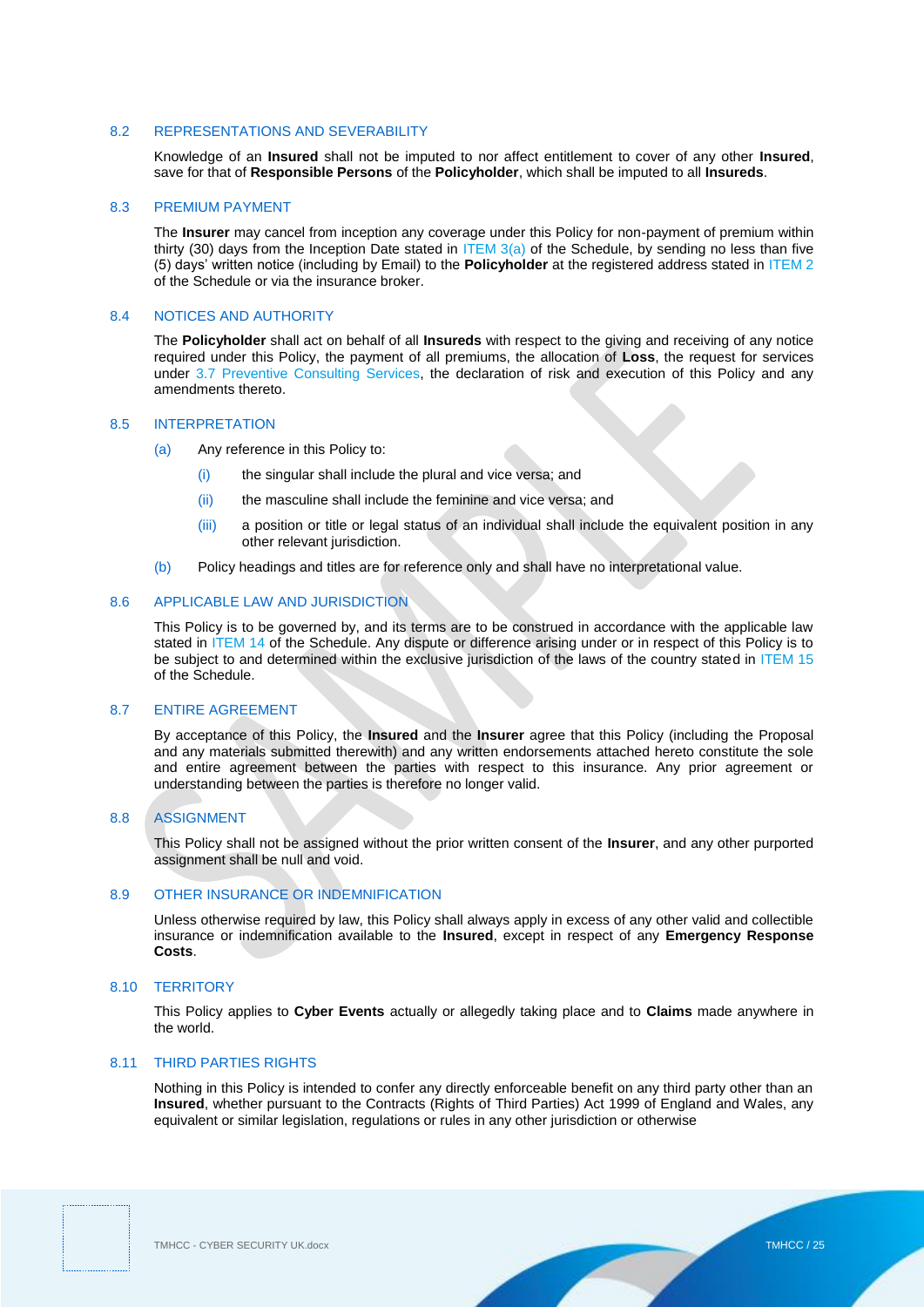<span id="page-26-0"></span>

Our special Individual Identity Protection Services are provided by our Partner **CSID, a part of Experian** to monitor non-credit personal data.

**CSID CyberAgent®** is a proprietary technology that proactively detects stolen personally identifiable information (PII) and compromised confidential data. It is the only identity monitoring solution designed for proactive cyber detection on an international level – breaking language barriers and detecting identity theft across the globe.

At any point in time, **CyberAgent®** technology scours the Internet scanning websites, blogs, bulletin boards, peer-to-peer sharing networks and IRC chat rooms, in total thousands of websites and millions of data points, to identify the illegal trading and selling of personal information and alert registered members and consumers if their personal information is targeted.

For more details, please visit [https://uk.csid.com](https://uk.csid.com/).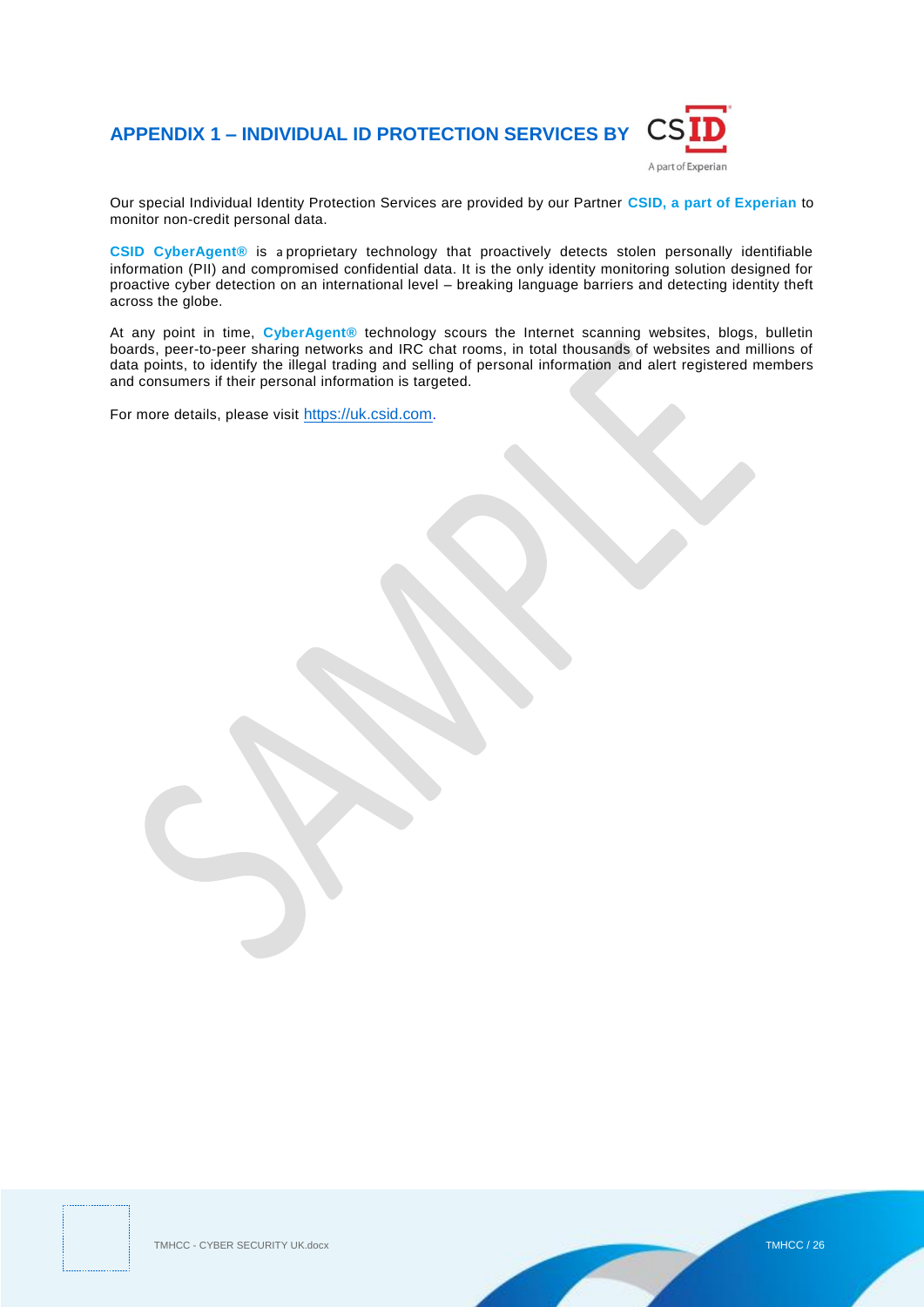# <span id="page-27-0"></span>**APPENDIX 2 – CYBER MENU**

### **Get Informed!**

- **Executive briefing on the General Data Protection Regulation (GDPR)**

Goal: Equip attendees with focused learning over a short period.

Provider: DAC Beachcroft (senior lawyers)

This briefing session will cover:

- An overview of the key obligations under the GDPR.
- What it means for your business.
- The risks of non-compliance.
- Governance structures.
- What your company must do before 25 May 2018 when the GDPR comes into force.

Availability: TBD

Format: 1 hour - ideal for invitational speaker slots at board meetings or away days (also available via conference call).

Cost (including taxes): \$800 or equivalent

### **General Data Protection Regulation (GDPR) training workshop**

Goal: create awareness and organisational engagement for GDPR change programmes.

Provider: DAC Beachcroft

This comprehensive training workshop including case studies covers:

- Why data protection is important, what data it applies to and to whom it applies.
- The obligations relating to personal data that employees should be aware of.
- Engaging and contracting with third parties.
- Data protection governance.
- What happens when it goes wrong: fines, penalties and enforcement steps taken by regulators.
- Practical steps that your organisation can take to ensure GDPR compliance.

Availability: TBD

Format: Half-day training - ideal for groups of senior managers and business unit leaders Cost (including taxes): \$2.300 or equivalent

- **Threat briefings**

Goal: Get monthly update on cyber threats over a dedicated and tailor-made web presentation.

Provider: Cyber Scout

Monthly briefings tailored according to your company profile (size, business, presence, systems…) to get the latest cyber-related news and ask your questions to Cyber specialists.

Availability: Worldwide.

Format: Initial meeting to define parameters + 12 sessions of 45 minutes (incl. Q&A).

Cost (including taxes): \$3.500 or equivalent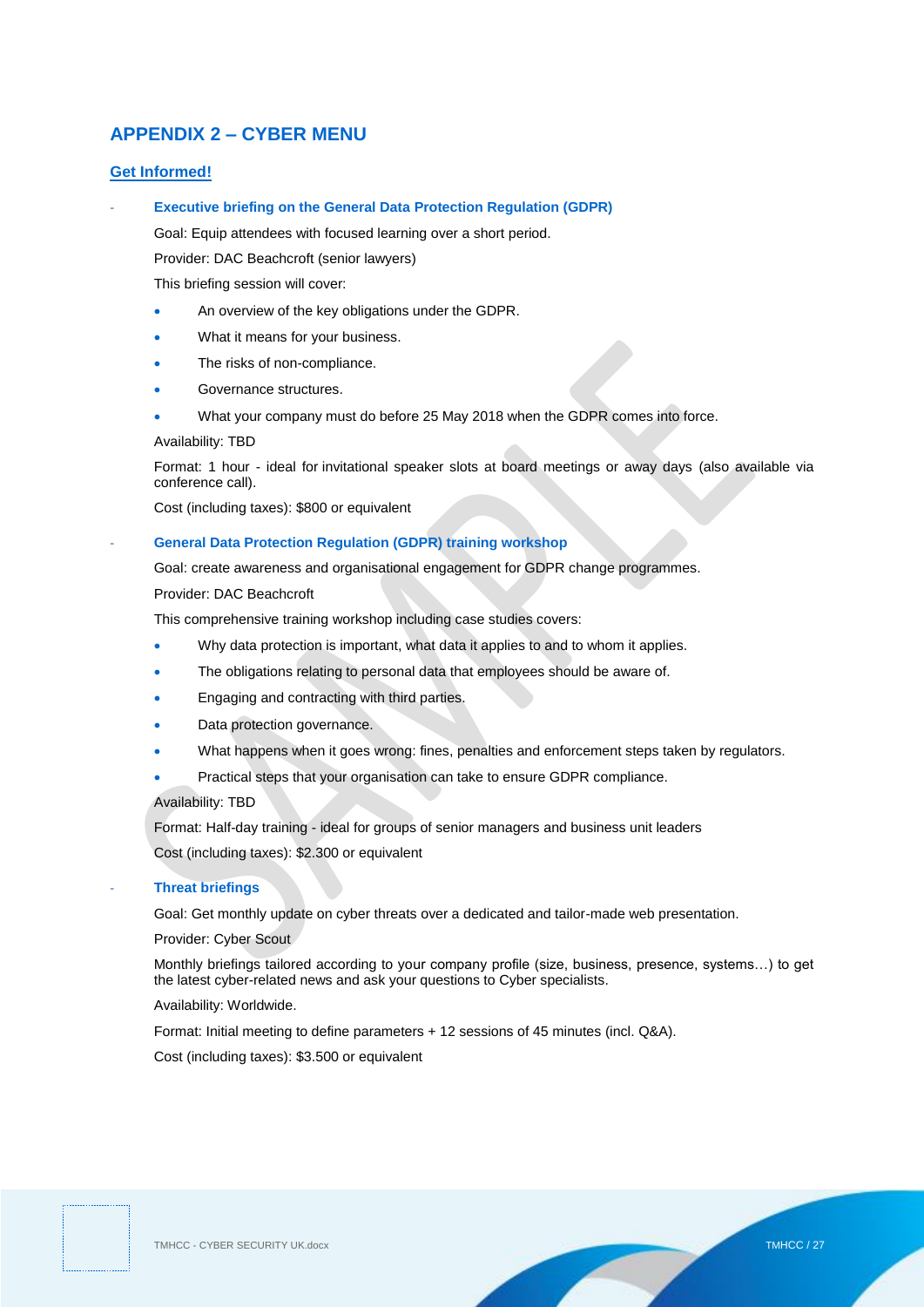### **Get ready!**

#### **Data breach response plan**

Goal: draft a bespoke data breach response plan for your organisation.

Provider: DAC Beachcroft

The plan will:

- Ensure compliance with regulatory guidance
- Enable you to identify the necessary decision makers
- Identify escalation methods and reporting lines.
- Help you prepare for a data breach.

Availability: TBD

Format: TBD

Cost (including taxes): \$2.300 or equivalent

#### **Breach Response Planning exercise**

Goal: Test your company with a "easy to run" data breach exercise.

Provider: Cyber Scout

This workshop involves:

- Analysis of current documented processes regarding breach response.
- In person or Webex exercise involving key stakeholders (CTO, CFO, Technical support, Legal, HR and PR).
- Presentation of 3/4 breach scenarios.
- Summary of all decisions taken, improvement tips and comparison to best practices

This would result in a detailed list of improvement that your company could add to its Breach Preparedness.

Availability: TBD

Format: 3 hours exercise

Cost (including taxes): \$1.650 or equivalent

**Data breach response workshop** 

Goal: Test your company with an extensive live data breach exercise.

Provider: DAC Beachcroft

During this workshop, attendees will:

- Learn and understand the local legal obligations relating to data breaches involving personal and sensitive data.
- Understand how to assess the company's risk, risk appetite and potential impact of data breaches.
- Understand the essential technical approaches to breach containment, response and remediation.
- Understand simple preventative measures that can be taken to avoid data breaches.

Following the workshop, a detailed report will be provided setting out findings from the workshop and guidance on remediation actions.

#### Availability: TBD

Format: Full day training (the afternoon will be devoted to a full data breach simulation)

Cost (including taxes): \$7.600 or equivalent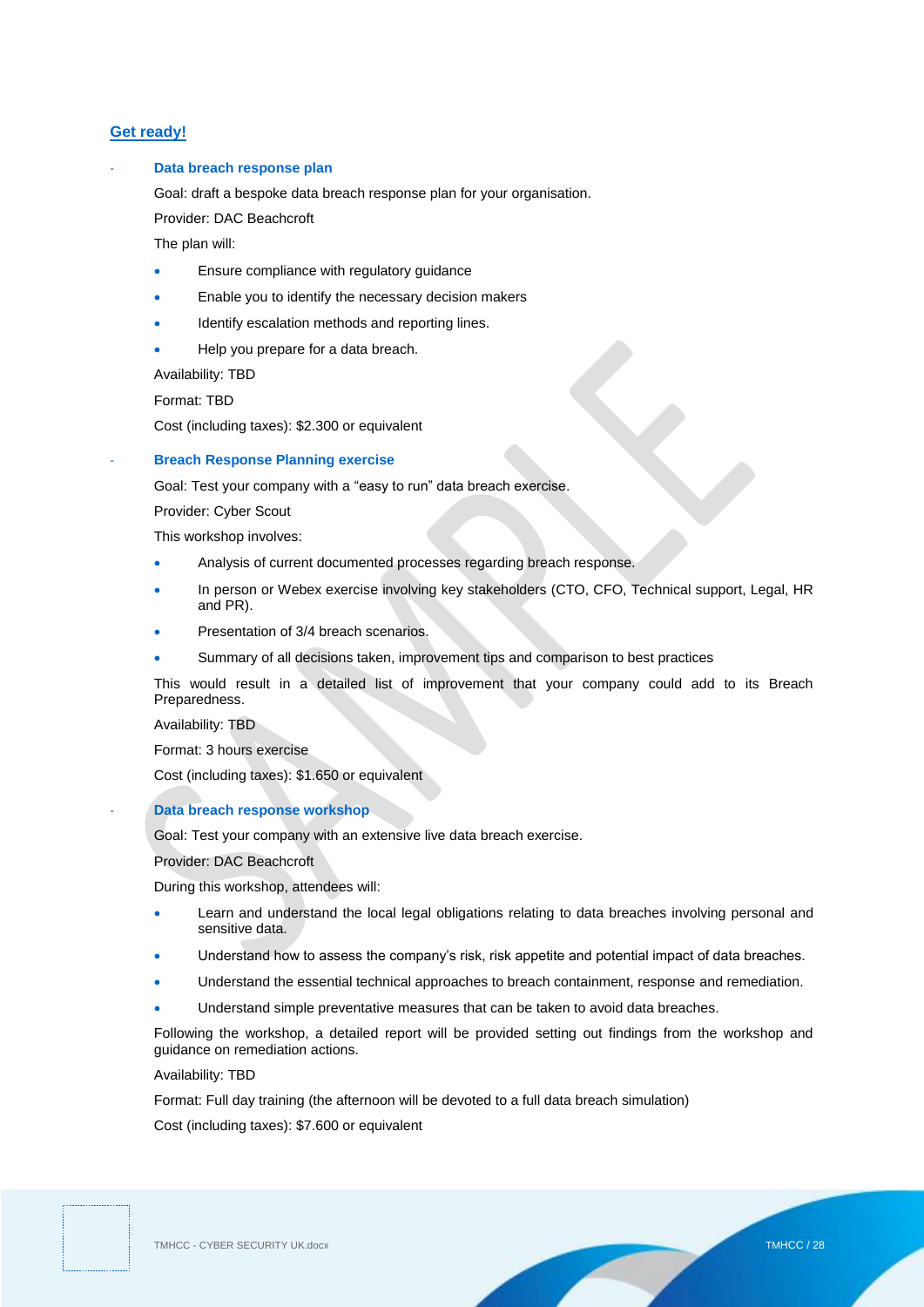#### **Media training session**

Goal: Prepare your company and your people to face the media with confidence, teaching them how perform brilliantly and deal calmly with the toughest of questions.

Provider: Fleishman Hillard Fishburn

A 20 years' experience in television journalist alongside an experienced camera operator will analyse trainees' current performance and practice new techniques for all types of media interviews. By the end of each session they aim to have achieved:

- A well-rehearsed approach to your agreed messages, along with a natural, personal and relaxed interview style
- Confidence at handling a broad range of different interviews
- Techniques for controlling an interview and getting the most from each encounter
- Tactics to deal with unexpected and difficult questions

This bespoke, practical and realistic media training is fully adapted to your exact needs (work is done ahead of trainings to develop scenarios and interviews tailored to your organisation).

#### Availability: TBD

Format:

Option 1 - Group training sessions: Three-hour session for between two and four trainees (three practice interviews by trainee)

Option 2 - One-on-one sessions (recommended for senior executives): Two-hour session (five practice interviews)

Cost (including taxes):

Option 1- Group training sessions: \$5.800 or equivalent

Option 2- One-on-one sessions: \$4.600 or equivalent

### **Get assessed!**

### - **General Data Protection Regulation (GDPR) Healthcheck**

Goal: measure your GDPR state of advancement.

Provider: DAC Beachcroft

You will receive a report detailing:

- A review of your compliance with current data protection law and how your data is secured.
- Key risk areas for you to address under the GDPR.
- A high level implementation plan for making those changes before the GDPR comes into effect in 2018.

#### Availability: TBD

Format: 1 day on site visit + interviews with key stakeholders.

Cost (including taxes): \$11.500 or equivalent

### **Cyber vulnerability assessment**

Goal: Get a clear understanding of your current vulnerabilities and some recommendations to fix them.

Provider: Cyber Scout

This service includes internal and external network assessments.

This vulnerability assessment used a combination of automated tools and manual techniques to find the vulnerabilities in your network, both from the perspective of an outside attacker and from the perspective of an insider.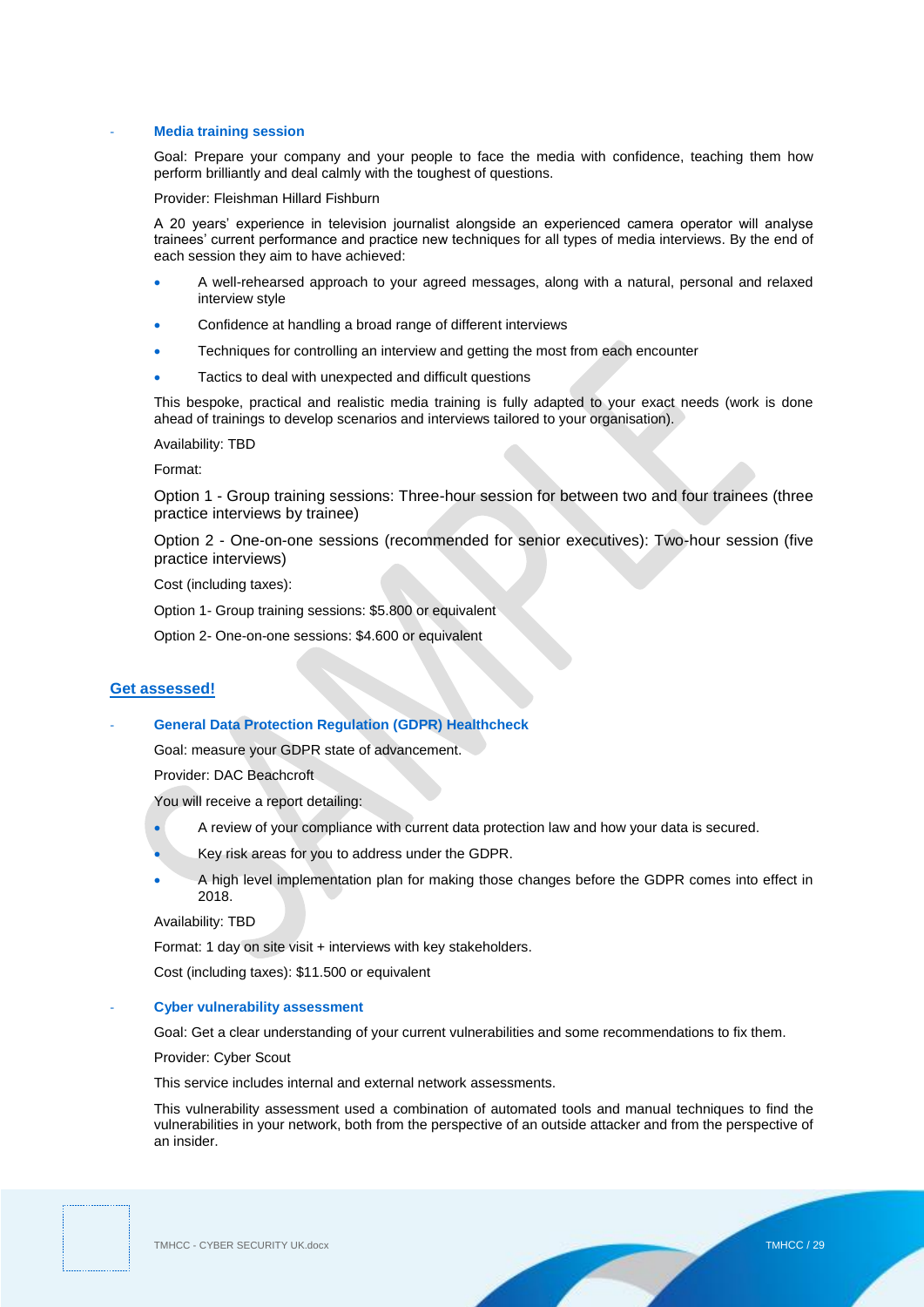At the end you will get 2 reports: a technical report with recommendations for the CTO to fix the vulnerabilities and an executive report summarizing the vulnerabilities in business terms.

### Availability: TBD

Format: 2 hours initial Webex meeting (gathering intel on your company's networks and web presence) + up to 2 weeks testing work (for large and complex systems) coordinated with a point of contact +Final Webex session to answer all questions and agree on a course of action to address each vulnerability.

Cost (including taxes): \$10.800 or equivalent

TMHCC - CYBER SECURITY UK.docx TMHCC / 30